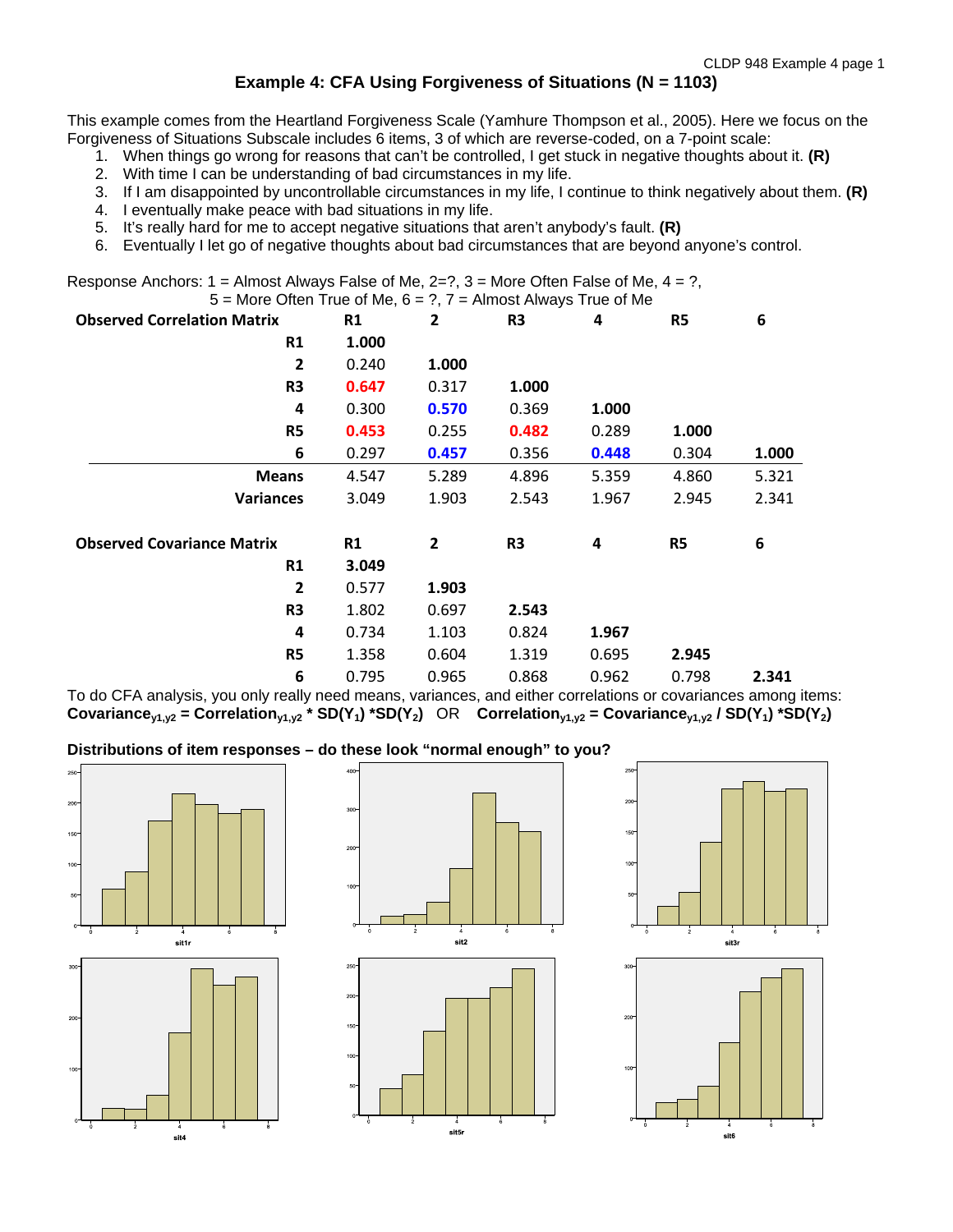#### **Mplus Code to Read in Data:**

| <b>TITLE:</b><br><b>DATA:</b> | CFA of Situation Factor<br>FILE = Study2.dat; I Don't need path if in same directory                                                                                                                                                                                                            |                                                                                         |
|-------------------------------|-------------------------------------------------------------------------------------------------------------------------------------------------------------------------------------------------------------------------------------------------------------------------------------------------|-----------------------------------------------------------------------------------------|
| <b>VARIABLE:</b>              | NAMES = PersonID Self1 Self2r Self3 Self4r Self5 Self6r<br>Otherlr Other2 Other3r Other4 Other5r Other6<br>Sitlr Sit2 Sit3r Sit4 Sit5r Sit6<br>Selfsub Othsub Sitsub HFSsum;                                                                                                                    | ! Every variable in DATASET                                                             |
|                               | USEVARIABLES = Sit1r Sit2 Sit3r Sit4 Sit5r Sit6:<br>$MISSING = ALL (99999);$<br>IDVARIABLE = PersonID;                                                                                                                                                                                          | ! Every variable in MODEL<br>! Identify missing values<br>! Identify person ID variable |
| <b>ANALYSIS:</b>              | TYPE = GENERAL; l Default                                                                                                                                                                                                                                                                       |                                                                                         |
| <b>SAVEDATA:</b>              | SAVE = FSCORES; FILE = FactorScores.dat; ! To save factor scores (optional)                                                                                                                                                                                                                     |                                                                                         |
| PLOT:                         | TYPE = PLOT1 PLOT2 PLOT3; ! To get all plots (e.g., factor score distributions)                                                                                                                                                                                                                 |                                                                                         |
| <b>OUTPUT:</b>                | <b>MODINDICES</b> (6.635) ! Voodoo to improve the model at $p \lt 0.01$ for df=1<br>! Fully standardized solution<br><b>STDYX</b><br>! Standardized and normalized residuals for local fit<br><b>RESIDUAL</b><br><b>FSDETERMINACY;</b> : Correlation of factor scores with "true" factor scores |                                                                                         |
| <b>MODEL:</b>                 | ! (model syntax goes here, to be changed for each model as shown below)                                                                                                                                                                                                                         |                                                                                         |

## **Model 1. Fully Z-Scored Factor Model Identification (Factor Variance = 1, Factor Mean = 0, All Loadings and Intercepts Estimated)**

**The following code refers to EVERY model parameter for completeness:**

```
!Model 1 – Fully Z-Scored Factor Identification Approach
     ! Item factor loadings --> @=fixed, *=free  * REQUIRED for first item if free
        Sit BY Sit1r* Sit2* Sit3r* Sit4* Sit5r* Sit6*;
     ! Item intercepts --> [ ] indicates means or intercepts, @=fixed, *=free
        [Sit1r* Sit2* Sit3r* Sit4* Sit5r* Sit6*];
     ! Item error variances --> just list item by itself, @=fixed, *=free
        Sit1r* Sit2* Sit3r* Sit4* Sit5r* Sit6*;
     ! Factor variance --> just list factor by itself, @=fixed, *=free
        Sit@1;
     ! Factor mean --> [ ] indicates means or intercepts, @=fixed, *=free
        [Sit@0];
```
**In reality, all you'd need to write to define this model is:**

```
 ! Item factor loadings --> @=fixed, *=free  * REQUIRED for first item if free
    Sit BY Sit1r* Sit2 Sit3r Sit4 Sit5r Sit6;
 ! Factor variance --> just list factor by itself, @=fixed, *=free
    Sit@1;
```
By default, all intercepts are estimated separately and the factor mean is fixed at 0. By default, all residual variances for the items are estimated separately, too. By default, factor variances and covariances are estimated freely.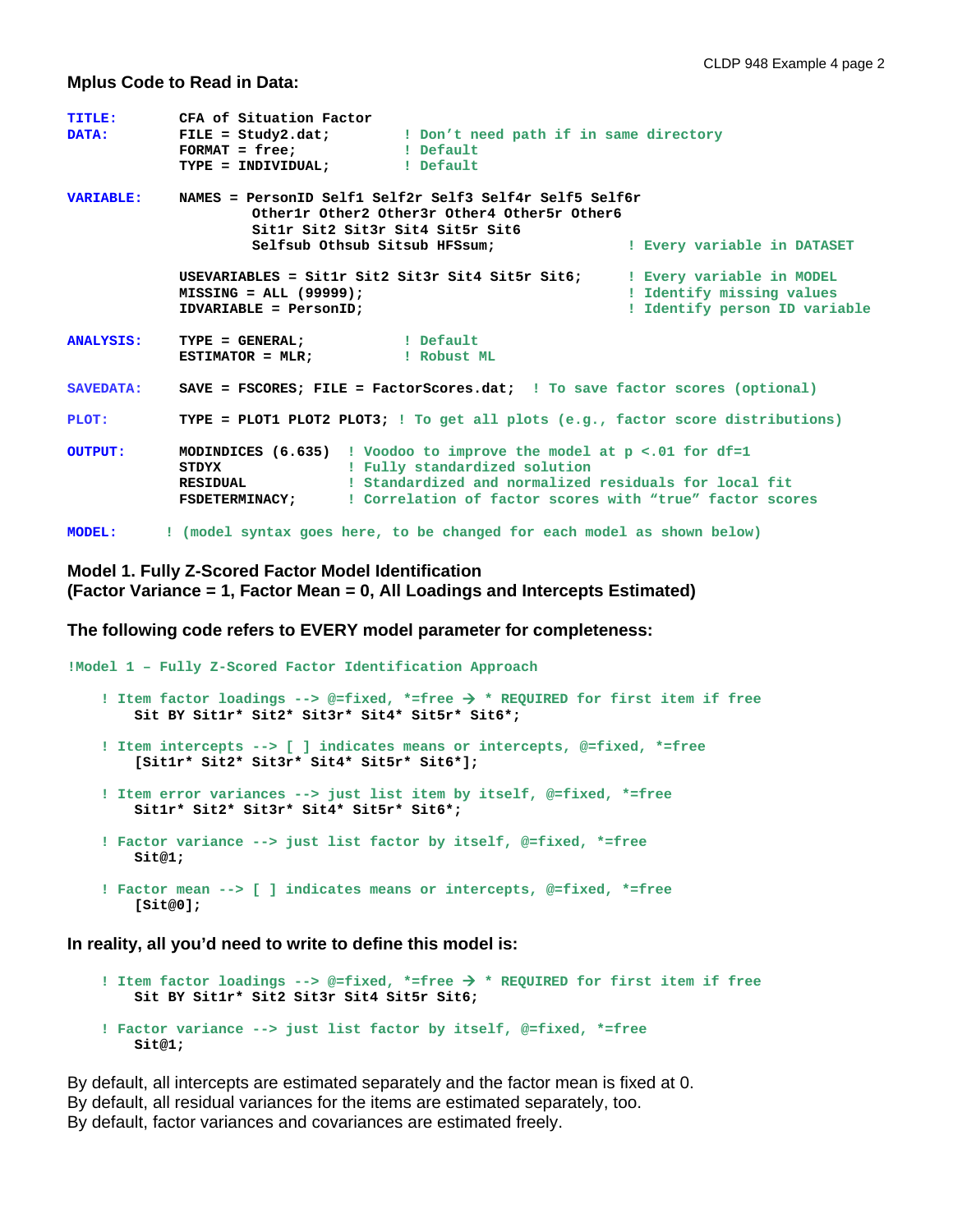## **Model 1. Fully Z-Scored Identification Approach for a Single Factor Model (Factor Variance = 1, Factor Mean = 0, All Loadings and Intercepts Estimated)**

**UNSTANDARDIZED MODEL RESULTS**

|                                                                                 |                                      |                        |                 | Two-Tailed |  |
|---------------------------------------------------------------------------------|--------------------------------------|------------------------|-----------------|------------|--|
|                                                                                 | Estimate S.E. Est./S.E.              |                        |                 | P-Value    |  |
| FACTOR LOADINGS (regression slopes of item response on factor)                  |                                      |                        |                 |            |  |
| SIT<br><b>BY</b>                                                                |                                      |                        |                 |            |  |
| SIT1R                                                                           | 1.234                                | 0.069                  | 17.906          | 0.000      |  |
| SIT2                                                                            | 0.702                                | 0.074                  | 9.441           | 0.000      |  |
| SIT3R                                                                           | 1.241                                | 0.063                  | 19.846          | 0.000      |  |
| SIT4                                                                            |                                      | $0.784$ 0.069          | 11.334          | 0.000      |  |
| SIT5R                                                                           |                                      | $1.023$ 0.053          | 19.179          | 0.000      |  |
| SIT6                                                                            |                                      | $0.819$ $0.069$        | 11.942          | 0.000      |  |
| Means (of Factor)                                                               |                                      |                        |                 |            |  |
| 999 = "cannot be computed" - here, because the parameter is fixed to 0 already  |                                      |                        |                 |            |  |
| SIT                                                                             | 0.000                                | 0.00000999.0000999.000 |                 |            |  |
|                                                                                 |                                      |                        |                 |            |  |
| Intercepts (of Items) - HERE, ARE ACTUAL ITEM MEANS BECAUSE FACTOR MEAN IS ZERO |                                      |                        |                 |            |  |
| SIT1R                                                                           | 4.547                                |                        | 0.053 86.474    | 0.000      |  |
| SIT2                                                                            |                                      | 5.289 0.042 127.347    |                 | 0.000      |  |
| SIT3R                                                                           |                                      | 4.896 0.048 101.959    |                 | 0.000      |  |
| SIT4                                                                            | 5.359                                |                        | $0.042$ 126.895 | 0.000      |  |
| SIT5R                                                                           | 4.860                                | $0.052$ 94.060         |                 | 0.000      |  |
| SIT6                                                                            | 5.321                                | $0.046$ 115.493        |                 | 0.000      |  |
| Variances (of Factor)                                                           |                                      |                        |                 |            |  |
| 999 = "cannot be computed" - here, because the parameter is fixed to 1 already  |                                      |                        |                 |            |  |
| SIT                                                                             | 1.000                                | 0.000                  | 999.000         | 999.000    |  |
|                                                                                 |                                      |                        |                 |            |  |
|                                                                                 | Residual Variances (variance of e's) |                        |                 |            |  |
| SIT1R                                                                           | 1.526                                | 0.149                  | 10.217          | 0.000      |  |
| SIT2                                                                            | 1.409                                | 0.128                  | 11.014          | 0.000      |  |
| SIT3R                                                                           |                                      | $1.004$ 0.135          | 7.456           | 0.000      |  |
| SIT4                                                                            |                                      | 1.352 0.127            | 10.672          | 0.000      |  |
| SIT5R                                                                           |                                      | 1.899 0.118            | 16.025          | 0.000      |  |
| SIT6                                                                            | 1.671                                | 0.159                  | 10.517          | 0.000      |  |

#### **Making use of the unstandardized model estimates:**

Writing out the model—individual predicted values:

 $Y_1 = \mu_1 + \lambda_1 F + e_1$  $Y_1 = 4.547 + 1.234F + e_1$ 

Writing out the model—predicted item variances and covariances:

 $Var(Y_1) = (\lambda_1^2) Var(F) + Var(e_1)$  $Var(Y_1) = (1.234^2)^*(1) + 1.526 = 3.049$  (= original item variance)

Cov(Y<sub>1</sub>,Y<sub>2</sub>) =  $\lambda_1$ <sup>\*</sup>Var(F)<sup>\*</sup>  $\lambda_2$  $Cov(Y_1, Y_2) = (1.234)^*(1)^*(0.702) = 0.866$ 

(actual covariance = .577, so the model over-predicted how related items 1 and 2 should be)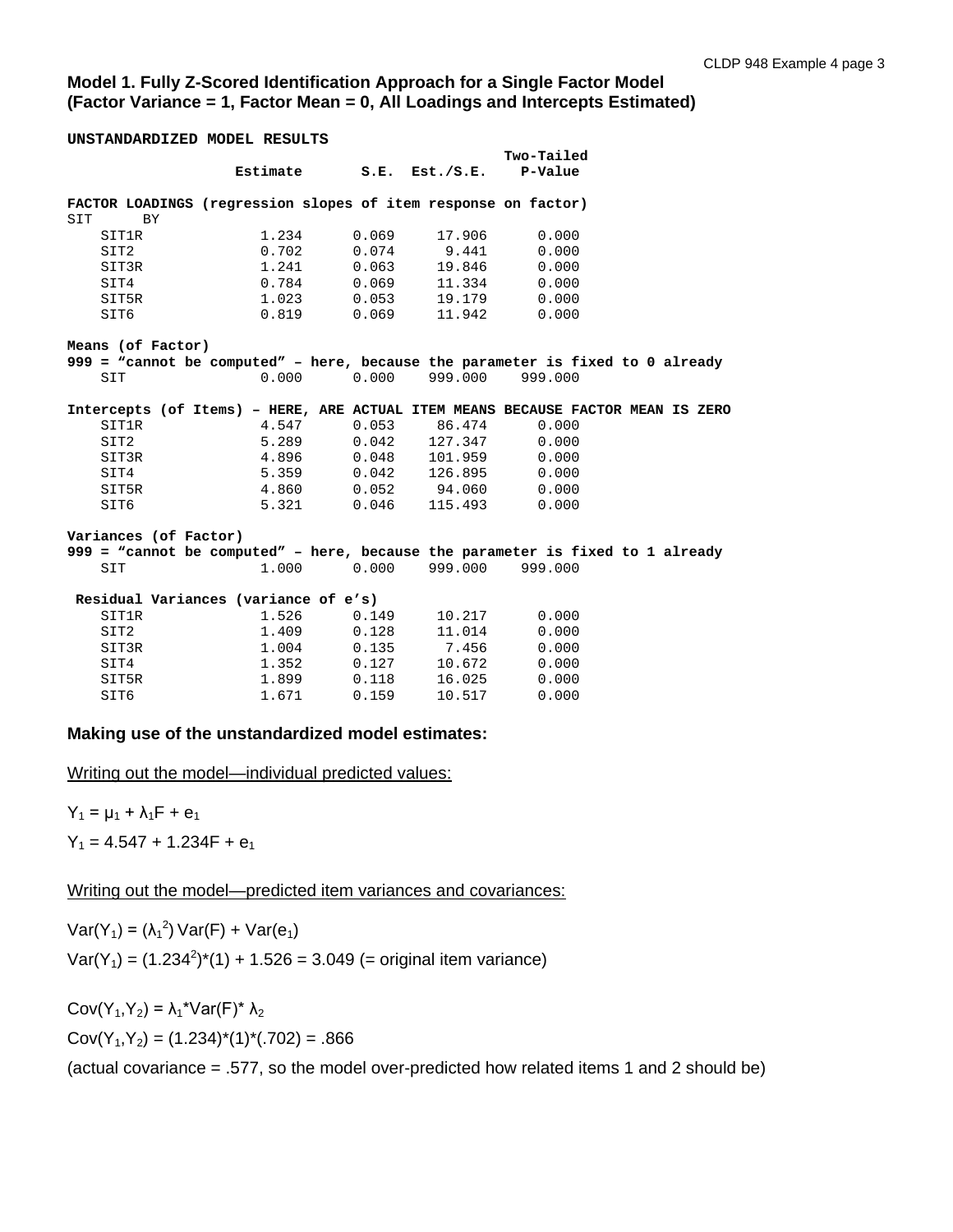**STDYX STANDARDIZED MODEL RESULTS (FULLY STANDARDIZED WITH RESPECT TO X & Y)**

|                  |                   |                                                                                             |       |                     | Two-Tailed |  |
|------------------|-------------------|---------------------------------------------------------------------------------------------|-------|---------------------|------------|--|
|                  |                   | Estimate                                                                                    |       | $S.E.$ Est./ $S.E.$ | P-Value    |  |
|                  |                   | FACTOR LOADINGS (correlations of item response with factor)                                 |       |                     |            |  |
|                  |                   | Square these to get reliability (proportion "true variance") per item                       |       |                     |            |  |
| SIT              | <b>BY</b>         |                                                                                             |       |                     |            |  |
|                  | SIT1R             | 0.707                                                                                       | 0.035 | 19.983              | 0.000      |  |
| SIT2             |                   | 0.509                                                                                       | 0.053 | 9.545               | 0.000      |  |
|                  | SIT3R             | 0.778                                                                                       | 0.034 | 22.655              | 0.000      |  |
| SIT4             |                   | 0.559                                                                                       | 0.048 | 11.641              | 0.000      |  |
|                  | SIT5R             | 0.596                                                                                       | 0.029 | 20.528              | 0.000      |  |
| SIT6             |                   | 0.535                                                                                       | 0.047 | 11.392              | 0.000      |  |
|                  | Means (of Factor) |                                                                                             |       |                     |            |  |
| SIT              |                   | 0.000                                                                                       | 0.000 | 999.000             | 999.000    |  |
|                  |                   | Intercepts (of Items) $\rightarrow$ is intercept / SD(Y) $\rightarrow$ not usually reported |       |                     |            |  |
|                  | SIT1R             | 2.604                                                                                       | 0.057 | 45.888              | 0.000      |  |
| SIT <sub>2</sub> |                   | 3.834                                                                                       | 0.111 | 34.394              | 0.000      |  |
|                  | SIT3R             | 3.070                                                                                       | 0.072 | 42.921              | 0.000      |  |
| SIT4             |                   | 3.821                                                                                       | 0.111 | 34.441              | 0.000      |  |
|                  | SIT5R             | 2.832                                                                                       | 0.066 | 43.095              | 0.000      |  |
| SIT6             |                   | 3.477                                                                                       | 0.101 | 34.573              | 0.000      |  |
|                  |                   | Variances (of Factor) $\rightarrow$ will always be 1 in a standardized solution             |       |                     |            |  |
| SIT              |                   | 1.000                                                                                       | 0.000 | 999.000             | 999.000    |  |
|                  |                   | Residual Variances (standardized variance of e's)                                           |       |                     |            |  |
|                  | <b>SIT1R</b>      | 0.500                                                                                       | 0.050 | 10.009              | 0.000      |  |
| SIT <sub>2</sub> |                   | 0.741                                                                                       | 0.054 | 13.628              | 0.000      |  |
|                  | SIT3R             | 0.395                                                                                       | 0.053 | 7.388               | 0.000      |  |
| SIT4             |                   | 0.687                                                                                       | 0.054 | 12.786              | 0.000      |  |
|                  | SIT5R             | 0.645                                                                                       | 0.035 | 18.619              | 0.000      |  |
| SIT6             |                   | 0.714                                                                                       | 0.050 | 14.187              | 0.000      |  |
|                  |                   | R-SQUARE (equals 1-residual variance OR standardized loading squared)                       |       |                     |            |  |
|                  | SIT1R             | 0.500                                                                                       | 0.050 | 9.991               | 0.000      |  |
| SIT <sub>2</sub> |                   | 0.259                                                                                       | 0.054 | 4.772               | 0.000      |  |
|                  | SIT3R             | 0.605                                                                                       | 0.053 | 11.327              | 0.000      |  |
| SIT4             |                   | 0.313                                                                                       | 0.054 | 5.821               | 0.000      |  |
|                  | SIT5R             | 0.355                                                                                       | 0.035 | 10.264              | 0.000      |  |
| SIT6             |                   | 0.286                                                                                       | 0.050 | 5.696               | 0.000      |  |

The standardized solution will look identical across methods of model identification with respect to the factor loadings, error variances, and R-square values for the items. The standardized intercepts will change because they depend on the unstandardized intercepts (but nobody reports them anyway).

### **Making use of the standardized model estimates:**

Writing out the model – predicted item correlations:

Corr(Y<sub>1</sub>,Y<sub>2</sub>) =  $\lambda_1$ <sup>\*</sup>Var(F)<sup>\*</sup>  $\lambda_2$ 

 $Corr(Y_1, Y_2) = (.707)^*(1)^*(.509) = .360$ 

(actual correlation = .240, so the model over-predicted how related 1 and 2 should be)

## **Next up: two equivalent ways of getting the same model, but with different scaling (i.e., illustrating the results of different methods of identification…)**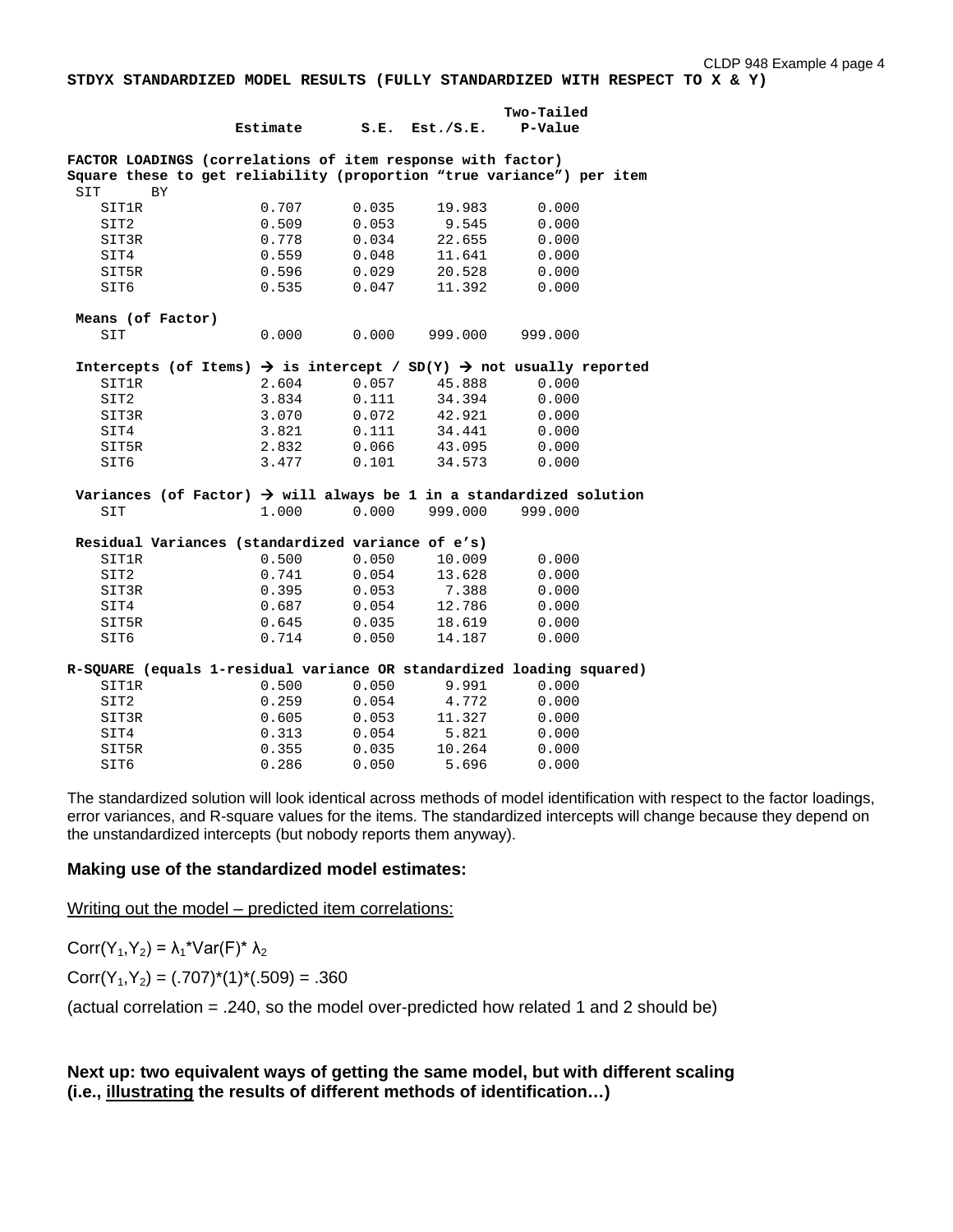CLDP 948 Example 4 page 5

**Now let's see the model parameters when using the marker item for model identification instead… Model 2. Marker Item Loading = 1, Factor Mean = 0 (Factor Variance, All Intercepts Estimated)**

| $\texttt{Sitt*}$ ;<br>[Sit@0];                                                                                     | [Sitlr* Sit2* Sit3r* Sit4* Sit5r* Sit6*];<br>Sitlr* Sit2* Sit3r* Sit4* Sit5r* Sit6*; |       |           | ! Model 2 -- Marker Item Loading with Factor Mean = 0 - MOST COMMON APPROACH AND DEFAULT IN MPLUS<br>Sit BY Sitlr@1 Sit2* Sit3r* Sit4* Sit5r* Sit6*; I Loadings (#1 fixed=1)<br>! Intercepts (all free)<br>! Residual variances (all free)<br>! Factor variance (free)<br>! Factor mean (fixed=0) |  |
|--------------------------------------------------------------------------------------------------------------------|--------------------------------------------------------------------------------------|-------|-----------|---------------------------------------------------------------------------------------------------------------------------------------------------------------------------------------------------------------------------------------------------------------------------------------------------|--|
| UNSTANDARDIZED MODEL RESULTS                                                                                       |                                                                                      |       |           |                                                                                                                                                                                                                                                                                                   |  |
|                                                                                                                    | Estimate                                                                             | S.E.  | Est./S.E. | Two-Tailed<br>P-Value                                                                                                                                                                                                                                                                             |  |
| FACTOR LOADINGS (regression slopes of item response on factor)                                                     |                                                                                      |       |           |                                                                                                                                                                                                                                                                                                   |  |
| Here, loading for SIT1R is not tested because it is fixed=1                                                        |                                                                                      |       |           |                                                                                                                                                                                                                                                                                                   |  |
| SIT<br><b>BY</b>                                                                                                   |                                                                                      |       |           |                                                                                                                                                                                                                                                                                                   |  |
| <b>SIT1R</b>                                                                                                       | 1.000                                                                                | 0.000 | 999.000   | 999.000                                                                                                                                                                                                                                                                                           |  |
| SIT2                                                                                                               | 0.569                                                                                | 0.083 | 6.830     | 0.000                                                                                                                                                                                                                                                                                             |  |
| SIT3R                                                                                                              | 1.005                                                                                | 0.035 | 28.555    | 0.000                                                                                                                                                                                                                                                                                             |  |
| SIT4                                                                                                               | 0.636                                                                                | 0.082 | 7.741     | 0.000                                                                                                                                                                                                                                                                                             |  |
| SIT5R                                                                                                              | 0.829                                                                                | 0.053 | 15.698    | 0.000                                                                                                                                                                                                                                                                                             |  |
| SIT6                                                                                                               | 0.664                                                                                | 0.081 | 8.143     | 0.000                                                                                                                                                                                                                                                                                             |  |
| Means (of Factor)                                                                                                  |                                                                                      |       |           |                                                                                                                                                                                                                                                                                                   |  |
| SIT                                                                                                                | 0.000                                                                                | 0.000 | 999.000   | 999.000                                                                                                                                                                                                                                                                                           |  |
|                                                                                                                    |                                                                                      |       |           | Intercepts (of Items) - EXPECTED Y WHEN FACTOR = 0, or for mean of factor in sample                                                                                                                                                                                                               |  |
| <b>SIT1R</b>                                                                                                       | 4.547                                                                                | 0.053 | 86.474    | 0.000                                                                                                                                                                                                                                                                                             |  |
| SIT2                                                                                                               | 5.289                                                                                | 0.042 | 127.347   | 0.000                                                                                                                                                                                                                                                                                             |  |
| SIT3R                                                                                                              | 4.896                                                                                | 0.048 | 101.960   | 0.000                                                                                                                                                                                                                                                                                             |  |
| SIT4                                                                                                               | 5.359                                                                                | 0.042 | 126.896   | 0.000                                                                                                                                                                                                                                                                                             |  |
| SIT5R                                                                                                              | 4.860                                                                                | 0.052 | 94.060    | 0.000                                                                                                                                                                                                                                                                                             |  |
| SIT6                                                                                                               | 5.321                                                                                | 0.046 | 115.492   | 0.000                                                                                                                                                                                                                                                                                             |  |
| Variances (of Factor)                                                                                              |                                                                                      |       |           |                                                                                                                                                                                                                                                                                                   |  |
| SIT                                                                                                                | 1.523                                                                                | 0.170 | 8.954     | 0.000                                                                                                                                                                                                                                                                                             |  |
| Residual Variances (variances of e's)                                                                              |                                                                                      |       |           |                                                                                                                                                                                                                                                                                                   |  |
| <b>SIT1R</b>                                                                                                       | 1.526                                                                                | 0.149 | 10.217    | 0.000                                                                                                                                                                                                                                                                                             |  |
| SIT2                                                                                                               | 1.409                                                                                | 0.128 | 11.014    | 0.000                                                                                                                                                                                                                                                                                             |  |
| SIT3R                                                                                                              | 1.004                                                                                | 0.135 | 7.456     | 0.000                                                                                                                                                                                                                                                                                             |  |
| SIT4                                                                                                               | 1.352                                                                                | 0.127 | 10.673    | 0.000                                                                                                                                                                                                                                                                                             |  |
| SIT5R                                                                                                              | 1.899                                                                                | 0.118 | 16.026    | 0.000                                                                                                                                                                                                                                                                                             |  |
| SIT6                                                                                                               | 1.671                                                                                | 0.159 | 10.517    | 0.000                                                                                                                                                                                                                                                                                             |  |
| Yet another equivalent alternative method for scaling the factor<br>! Model 3 -- Marker Item Loading and Intercept |                                                                                      |       |           | Model 3. Marker Item Loading $= 1$ and Intercept $= 0$ (Factor Variance and Mean Estimated)                                                                                                                                                                                                       |  |
|                                                                                                                    | Sit BY Sit1r@1 Sit2* Sit3r* Sit4* Sit5r* Sit6*;                                      |       |           | ! Loadings (1 fixed=1)                                                                                                                                                                                                                                                                            |  |

 **[Sit1r@0 Sit2\* Sit3r\* Sit4\* Sit5r\* Sit6\*]; ! Intercepts (1 fixed=0)** Sit1r\* Sit2\* Sit3r\* Sit4\* Sit5r\* Sit6\*;<br>Sit\*;<br>Bactor variance (free) Sit<sup>\*</sup>;<br> **Sit<sup>\*</sup>**;<br> **Sit<sup>\*</sup>];<br>
Sit<sup>\*</sup>];<br>
Bit<sup>\*</sup>];<br>
Bit<sup>\*</sup>];<br>
Bit<sup>\*</sup>]; ! Factor mean (free)** Means (of Factor)  $\rightarrow$  Note is mean of marker item 1 SIT 4.547 0.053 86.474 0.000 **Intercepts (of Items) – EXPECTED Y WHEN FACTOR = 0**  HERE, WHICH IS WHEN ITEM  $1 = 0 \rightarrow$  beyond scale of item, so values are very low SIT1R 0.000 0.000 999.000 999.000 SIT2 2.701 0.383 7.046 0.000 SIT3R 0.325 0.171 1.899 0.058 SIT4 2.469 0.380 6.504 0.000 SIT5R 1.092 0.246 4.431 0.000 SIT6 2.304 0.369 6.250 0.000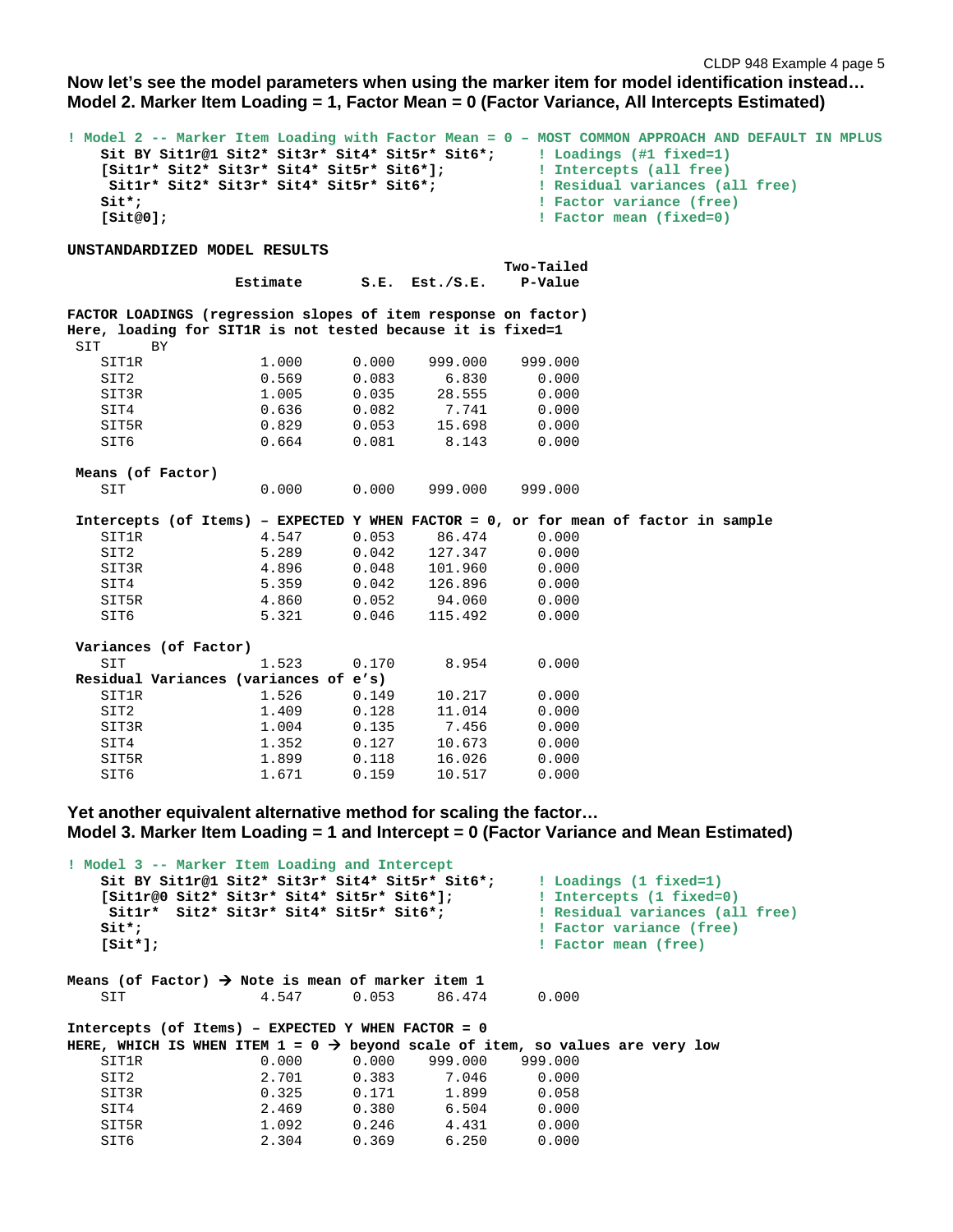#### **Calculating model degrees of freedom:**

 $(n* = (n + 2) / 24)$ 

Total df =  $[v(v+1)/2] + v = 27$ Spent by model  $= 18$ Leftover  $df = 9$ 

#### **Model fit information for a single-factor model (same regardless of factor scaling method):**

**Number of Free Parameters** 18  $\rightarrow$  is # of estimated parameters ("free" to be not 0) **Loglikelihood – use for testing differences in model fit across nested models** H0 Value -11536.404  $\rightarrow$  this is for **your specified model**<br>H0 Scaling Correction Factor 1.4158  $\rightarrow$  indicates how far off from norma 1.4158  $\rightarrow$  indicates how far off from normal=1 for MLR H1 Value  $-11322.435$   $\rightarrow$  this is for a saturated (perfect) model H1 Scaling Correction Factor  $1.4073 \rightarrow$  indicates how far off from normal=1 for MLR **Information Criteria**  $\rightarrow$  "smaller is better" - use for nested or non-nested model comparisons Akaike (AIC) 23108.808  $\rightarrow$  AIC = (-2\*LL<sub>H0</sub>) + (2\*estimated parameters)<br>Bayesian (BIC) 23198.912  $\rightarrow$  BIC = (-2\*LL<sub>H0</sub>) + (LN N\*estimated parameters) Bayesian (BIC) 23198.912  $\rightarrow$  BIC = (-2\*LL<sub>H0</sub>) + (LN N\*estimated parameters)<br>Sample-Size Adjusted BIC 23141.739  $\rightarrow$  BIC replacing N with (N + 2) / 24 23141.739  $\rightarrow$  BIC replacing N with (N + 2) / 24

**Chi-Square Test of Model Fit (Significance is bad here) for your specified model**

| Value                     | 307.799                                                          |
|---------------------------|------------------------------------------------------------------|
| Degrees of Freedom        | $9 \rightarrow$ leftover after estimating our one-factor model   |
| P-Value                   | 0.0000                                                           |
| Scaling Correction Factor | 1.3903 $\rightarrow$ indicates how far off from normal=1         |
| for MLR                   | $> 1$ = leptokurtic distribution (too-fat tails)                 |
|                           | $\langle 1 = \text{platykurtotic distribution (too-thin tails})$ |
|                           |                                                                  |

The chi-square value for MLM, MLMV, MLR, ULSMV, WLSM and WLSMV cannot be used for chi-square difference testing in the regular way. MLM, MLR and WLSM chi-square difference testing is described on the Mplus website. MLMV, WLSMV, and ULSMV difference testing is done using the DIFFTEST option.

**Where does this χ<sup>2</sup> value for "model fit" come from? A rescaled −2LL model comparison of this onefactor model (H0) against the saturated model (H1) that perfectly reproduces the data covariances:**

\_\_\_\_\_\_\_\_\_\_\_\_\_\_\_\_\_\_\_\_\_\_\_\_\_\_\_\_\_\_\_\_\_\_\_\_\_\_\_\_\_\_\_\_\_\_\_\_\_\_\_\_\_\_\_\_\_\_\_\_\_\_\_\_\_\_\_\_\_\_\_\_\_\_\_\_\_\_\_\_\_\_\_\_\_\_\_\_\_\_\_\_\_\_\_\_\_

Step 1: Original −2ΔLL = −2\*(LLfewer – LLmore) = −2(−11,536.404 + 11,322.435) = 427.938

Step 2: Scaling correction =  $[(\# \text{parms}_{\text{fewer}}^* \text{scale}_{\text{fewer}}) - (\# \text{parms}_{\text{more}}^* \text{scale}_{\text{more}})] / (\# \text{parms}_{\text{fewer}} - \# \text{parms}_{\text{more}})$ = [ (18 \* 1.4158) – (27 \* 1.4073) ] / (18 – 27) = −12.501 / −9 = 1.3903

Step 3: Rescaled  $-2\Delta L L = -2\Delta L L$  / scaling correction = 427.938 / 1.903 = **307.803**  $\rightarrow \sim$  matches model  $\chi^2$ Step 4: Difference in df = #parms<sub>more</sub> – #parms<sub>fewer</sub> =  $27 - 18 = 9$ 

### **As an FYI: Here is how to fit the saturated (Unstructured) Baseline Model: Item means, variances, and covariances in original data**

```
! Saturated Model
    ! Item means --> [ ] indicates means or intercepts, @=fixed, *=free
        [Sit1r* Sit2* Sit3r* Sit4* Sit5r* Sit6*];
     ! Item variances --> just list item by itself, @=fixed, *=free
        Sit1r* Sit2* Sit3r* Sit4* Sit5r* Sit6*;
     ! Item covariances --> just list all by all, @=fixed, *=free
        Sit1r Sit2 Sit3r Sit4 Sit5r Sit6 WITH 
       Sit1r* Sit2* Sit3r* Sit4* Sit5r* Sit6*;
```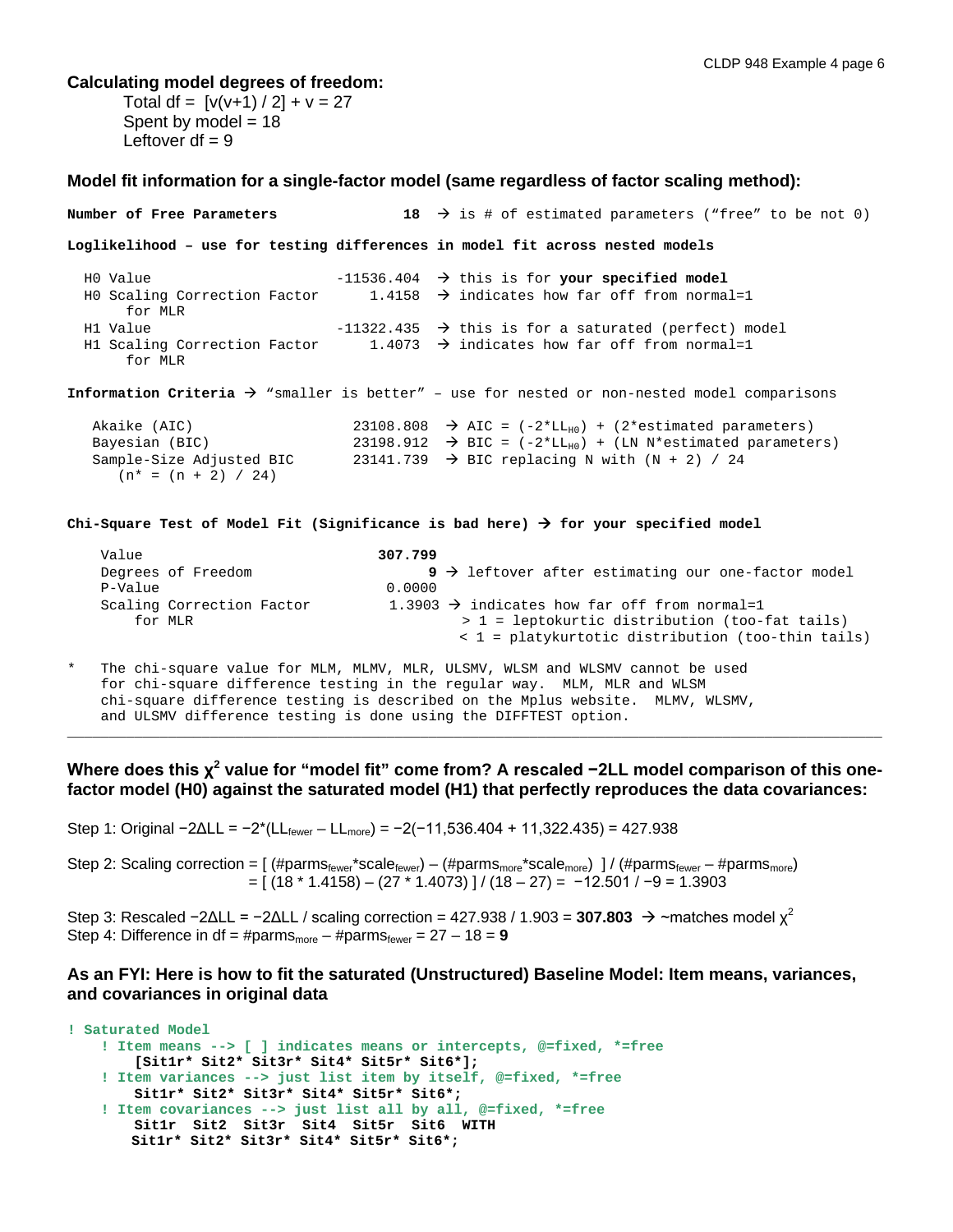## **Model fit information for the saturated model: illustrating what the χ<sup>2</sup> test of global model fit means**

Number of Free Parameters 27  $\rightarrow$  all possible means, variances, covariances Loglikelihood  $-11322.435$  H0 Scaling Correction Factor 1.4073 for MLR<br>H1 Value  $-11322.435$ <br> $1.4073$ H1 Scaling Correction Factor for MLR Information Criteria Akaike (AIC) 22698.870<br>Bayesian (BIC) 22834.027 Bayesian (BIC) 22834.027<br>Sample-Size Adjusted BIC 22748.268 Sample-Size Adjusted BIC  $(n* = (n + 2) / 24)$ Chi-Square Test of Model Fit Value 0.000\* Degrees of Freedom 0<br>
P-Value 0.0000 P-Value 0.0000 Scaling Correction Factor 1.0000 for MLR Note that H0 and H1 are now the same! Our H0 model IS the H1 saturated model.

\_\_\_\_\_\_\_\_\_\_\_\_\_\_\_\_\_\_\_\_\_\_\_\_\_\_\_\_\_\_\_\_\_\_\_\_\_\_\_\_\_\_\_\_\_\_\_\_\_\_\_\_\_\_\_\_\_\_\_\_\_\_\_\_\_\_\_\_\_\_\_\_\_\_\_\_\_\_\_\_\_\_\_\_\_\_\_\_\_\_\_\_\_\_\_

#### **Now back to the rest of the one-factor model fit statistics:**

**RMSEA (Root Mean Square Error Of Approximation)(want close to 0 = saturated model)** Estimate 0.173 90 Percent C.I. 0.157 0.190 Probability RMSEA <= .05 0.000  $\rightarrow$  so RMSEA does NOT overlap .05 (is signif > .05) **CFI/TLI (want close to 1 = saturated model)** CFI 0.732 TLI 0.553 **SRMR (Standardized Root Mean Square Residual)(want close to 0 = saturated model)** Value 0.086 **Chi-Square Test of Model Fit for the Baseline Model for the "no covariances" model** Value 1128.693<br>Degrees of Freedom 15 Degrees of Freedom 15<br>P-Value 0.0000 P-Value \_\_\_\_\_\_\_\_\_\_\_\_\_\_\_\_\_\_\_\_\_\_\_\_\_\_\_\_\_\_\_\_\_\_\_\_\_\_\_\_\_\_\_\_\_\_\_\_\_\_\_\_\_\_\_\_\_\_\_\_\_\_\_\_\_\_\_\_\_\_\_\_\_\_\_\_\_\_\_\_\_\_\_\_\_\_\_\_\_\_\_\_\_\_\_

### **Where does this χ<sup>2</sup> value for "fit of the baseline model" come from? A rescaled −2LL model comparison of the independence model with NO covariances to the saturated model:**

Step 1: Original  $-2\Delta L L = -2*(L_{fower} - L_{more}) = -2(-12,312.952 + 11,322.435) = 1,981.034$ 

Step 2: Scaling correction =  $[$  (#parms<sub>fewer</sub>\*scale<sub>fewer</sub>) – (#parms<sub>more</sub>\*scale<sub>more</sub>) ] / (#parms<sub>fewer</sub> – #parms<sub>more</sub>) = [ (12 \* 0.9725) – (27 \* 1.4073) ] / (12 – 27) = –26.372 / −15 = 1.7551

Step 3: Rescaled  $-2\Delta L L = -2\Delta L L$  / scaling correction = 1,981.034 / 1.7551 = **1,128.704**  $\rightarrow \sim$ matches baseline  $\chi^2$ Step 4: Difference in df = #parms<sub>more</sub> – #parms<sub>fewer</sub> =  $27 - 12 = 15$ 

**What's the point? This baseline model fit test tells us whether there are any covariances at all (i.e., whether it even makes sense to try to fit latent factors to predict them).**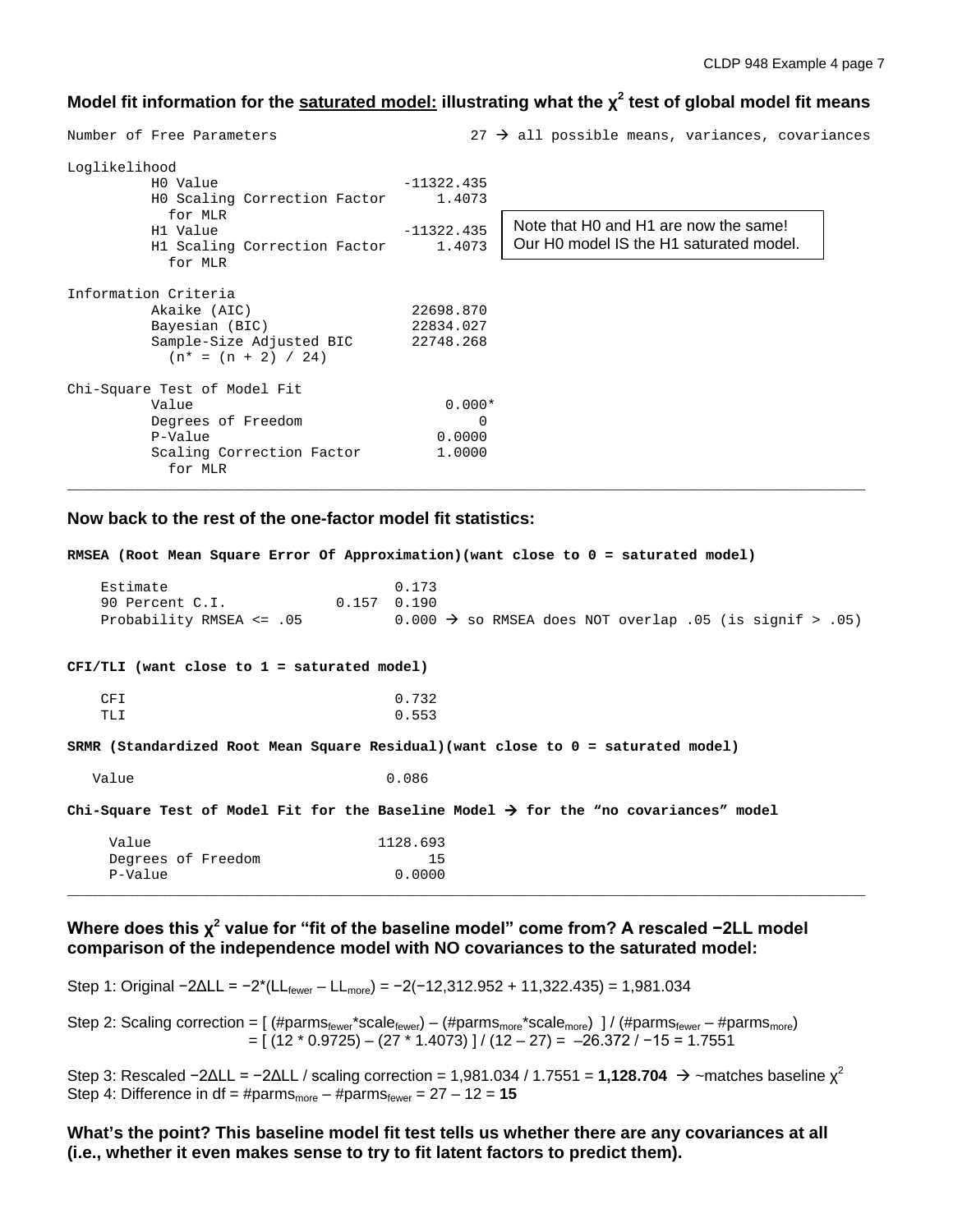**As an FYI: Here is how to fit the Independence (Null) Baseline Model: Item means and variances, but NO covariances**

```
! Independence Model
     ! Item means --> [ ] indicates means or intercepts, @=fixed, *=free
         [Sit1r* Sit2* Sit3r* Sit4* Sit5r* Sit6*];
     ! Item variances --> just list item by itself, @=fixed, *=free
        Sit1r* Sit2* Sit3r* Sit4* Sit5r* Sit6*;
     ! NO Item covariances --> just list all by all, @=fixed to 0
        Sit1r Sit2 Sit3r Sit4 Sit5r Sit6 WITH 
        Sit1r@0 Sit2@0 Sit3r@0 Sit4@0 Sit5r@0 Sit6@0;
```
#### **Model fit information for the independence model: illustrating what RMSEA, CFI, and TLI mean**

|               | Number of Free Parameters                                   | 12           |                                        |
|---------------|-------------------------------------------------------------|--------------|----------------------------------------|
| Loglikelihood |                                                             |              |                                        |
|               | HO Value                                                    | $-12312.952$ |                                        |
|               | HO Scaling Correction Factor<br>for MLR                     | 0.9725       |                                        |
|               | H1 Value                                                    | $-11322.435$ |                                        |
|               | H1 Scaling Correction Factor<br>for MLR                     | 1.4073       |                                        |
|               | Information Criteria                                        |              |                                        |
|               | Akaike (AIC)                                                | 24649.904    |                                        |
|               | Bayesian (BIC)                                              | 24709.974    |                                        |
|               | Sample-Size Adjusted BIC 24671.859<br>$(n* = (n + 2) / 24)$ |              |                                        |
|               | Chi-Square Test of Model Fit                                |              |                                        |
|               | Value                                                       | 1128.692*    |                                        |
|               | Degrees of Freedom                                          | 15           | Note that the model fit is the same as |
|               | P-Value                                                     | 0.0000       | the "baseline" model fit given before. |
|               | Scaling Correction Factor<br>for MLR                        | 1.7552       |                                        |

\* The chi-square value for MLM, MLMV, MLR, ULSMV, WLSM and WLSMV cannot be used for chi-square difference testing in the regular way. MLM, MLR and WLSM chi-square difference testing is described on the Mplus website. MLMV, WLSMV, and ULSMV difference testing is done using the DIFFTEST option.

|         | RMSEA (Root Mean Square Error Of Approximation)<br>Estimate<br>90 Percent C.I.<br>Probability RMSEA <= .05 | 0.259<br>0.247<br>0.000  | 0.272 | Although not 0, this is the worst possible<br>RMSEA while still allowing separate<br>means and variances per item in these<br>data. RMSEA is a parsimony-corrected |
|---------|------------------------------------------------------------------------------------------------------------|--------------------------|-------|--------------------------------------------------------------------------------------------------------------------------------------------------------------------|
| CFI/TLI |                                                                                                            |                          |       | absolute fit index (so, its fit is relative to                                                                                                                     |
|         | CFI                                                                                                        | 0.000                    |       | the saturated model).                                                                                                                                              |
|         | TLI                                                                                                        | 0.000                    |       |                                                                                                                                                                    |
|         | Chi-Square Test of Model Fit for the Baseline Model<br>Value<br>Degrees of Freedom<br>P-Value              | 1128.693<br>15<br>0.0000 |       | CFI and TLI are 0 because they are<br>"incremental fit" indices relative to the<br>independence model (which this is).                                             |
|         | SRMR (Standardized Root Mean Square Residual)<br>Value                                                     | 0.300                    |       | SRMR is also an absolute fit index<br>(relative to saturated model), so this is<br>the worst it gets for these data, too.                                          |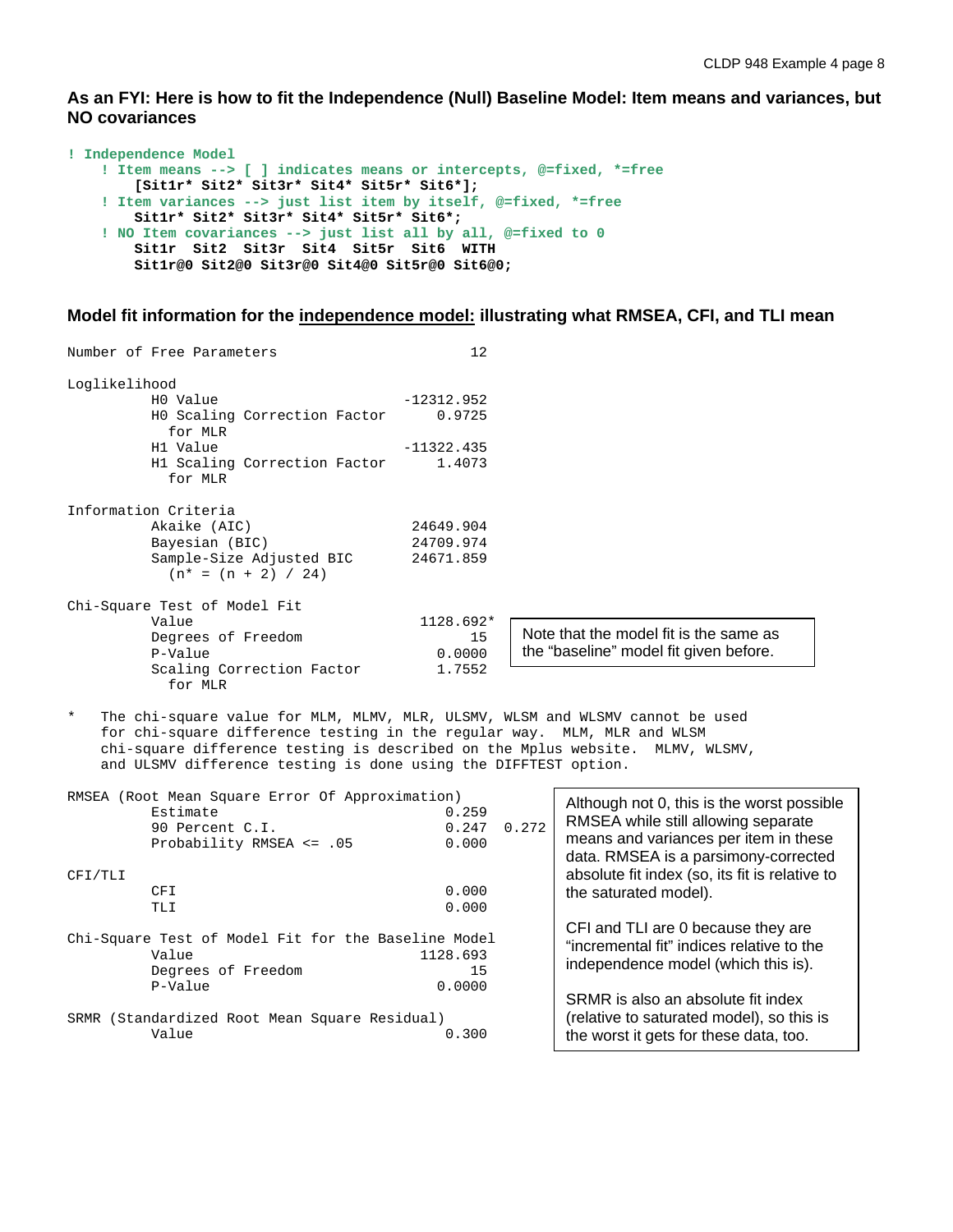### **So global fit for the one-factor model is not so good… (RMSEA = .173, CFI = .732) What do the voo-doo modification indices suggest we do to fix it?**

| MODEL MODIFICATION INDICES<br>Minimum M.I. value for printing the modification index 6.635<br>EPC = EXPECTED PARAMETER CHANGE |  |                                                                               |  |         |          |          |                                |  |
|-------------------------------------------------------------------------------------------------------------------------------|--|-------------------------------------------------------------------------------|--|---------|----------|----------|--------------------------------|--|
|                                                                                                                               |  |                                                                               |  | M.L.    |          |          | E.P.C. Std E.P.C. StdYX E.P.C. |  |
|                                                                                                                               |  | WITH Statements (SUGGESTED ERROR COVARIANCES for unknown multidimensionality) |  |         |          |          |                                |  |
| SIT2                                                                                                                          |  | WITH SIT1R                                                                    |  | 49.618  | $-0.464$ | $-0.464$ | $-0.316$                       |  |
| SIT3R                                                                                                                         |  | WITH SIT1R                                                                    |  | 143.624 | 1.023    | 1.023    | 0.827                          |  |
| SIT3R                                                                                                                         |  | WITH SIT2                                                                     |  | 34.877  | $-0.357$ | $-0.357$ | $-0.300$                       |  |
| SIT4                                                                                                                          |  | WITH SIT1R                                                                    |  | 36.280  | $-0.403$ | $-0.403$ | $-0.280$                       |  |
| SIT4                                                                                                                          |  | WITH SIT2                                                                     |  | 161.318 | 0.702    | 0.702    | 0.509                          |  |
| SIT4                                                                                                                          |  | WITH SIT3R                                                                    |  | 29.202  | $-0.336$ | $-0.336$ | $-0.288$                       |  |
| SIT6                                                                                                                          |  | WITH SIT1R                                                                    |  | 24.079  | $-0.358$ | $-0.358$ | $-0.224$                       |  |
| SIT6                                                                                                                          |  | WITH SIT2                                                                     |  | 63.893  | 0.486    | 0.486    | 0.317                          |  |
| SIT6                                                                                                                          |  | WITH SIT3R                                                                    |  | 22.386  | $-0.319$ | $-0.319$ | $-0.246$                       |  |
| SIT6                                                                                                                          |  | WITH SIT4                                                                     |  | 46.541  | 0.415    | 0.415    | 0.276                          |  |

**Another approach—how about we examine local fit and see where the problems seem to be?**  The means and variances of the items will be perfectly reproduced, so that's not an issue… *misfit results from the difference between the observed and model-predicted covariances*.

Mplus gives us the "residual" (defined as observed – predicted) or "leftover" covariance matrix, but it is scale dependent and thus not so helpful. We can calculate the residual correlation matrix (see spreadsheet):

| <b>Residual Correlation Matrix</b> | R1       | 2        | R3       | 4        | R5       | 6 |
|------------------------------------|----------|----------|----------|----------|----------|---|
| R1                                 |          |          |          |          |          |   |
| $\overline{2}$                     | $-0.120$ |          |          |          |          |   |
| R <sub>3</sub>                     | 0.097    | $-0.079$ |          |          |          |   |
| 4                                  | $-0.095$ | 0.285    | $-0.066$ |          |          |   |
| R <sub>5</sub>                     | 0.032    | $-0.048$ | 0.018    | $-0.044$ |          |   |
| 6                                  | $-0.081$ | 0.185    | $-0.060$ | 0.149    | $-0.015$ |   |

Mplus also gives us "normalized" residuals, which can be thought of as z-scores for how large the residual leftover covariance is in absolute terms. Because the denominator decreases with sample size, however, these values may be inflated in large samples, so look for *relatively* large values.

## **"Normalized" Residuals for Inter-Item Covariances = (observed – predicted) / SD(observed)**

|       | Normalized Residuals for Covariances/Correlations/Residual Correlations |                  |          |          |          |       |
|-------|-------------------------------------------------------------------------|------------------|----------|----------|----------|-------|
|       | SIT1R                                                                   | SIT <sub>2</sub> | SIT3R    | SIT4     | SIT5R    | SIT6  |
|       |                                                                         |                  |          |          |          |       |
| SIT1R | 0.000                                                                   |                  |          |          |          |       |
| SIT2  | $-3.503$                                                                | 0.000            |          |          |          |       |
| SIT3R | 2.977                                                                   | $-2.253$         | 0.000    |          |          |       |
| SIT4  | $-2.928$                                                                | 6.560            | $-1.959$ | 0.000    |          |       |
| SIT5R | 0.960                                                                   | $-1.434$         | 0.548    | $-1.372$ | 0.000    |       |
| SIT6  | $-2.345$                                                                | 4.721            | $-1.756$ | 3.925    | $-0.444$ | 0.000 |

**NEGATIVE** NORMALIZED RESIDUAL  $\rightarrow$  Less related than you predicted (don't want to be together) **POSITIVE** NORMALIZED RESIDUAL  $\rightarrow$  More related than you predicted (want to be more together)

Why might the normalized residuals (leftover correlations) for the positive-worded items be larger than for the negatively-worded items?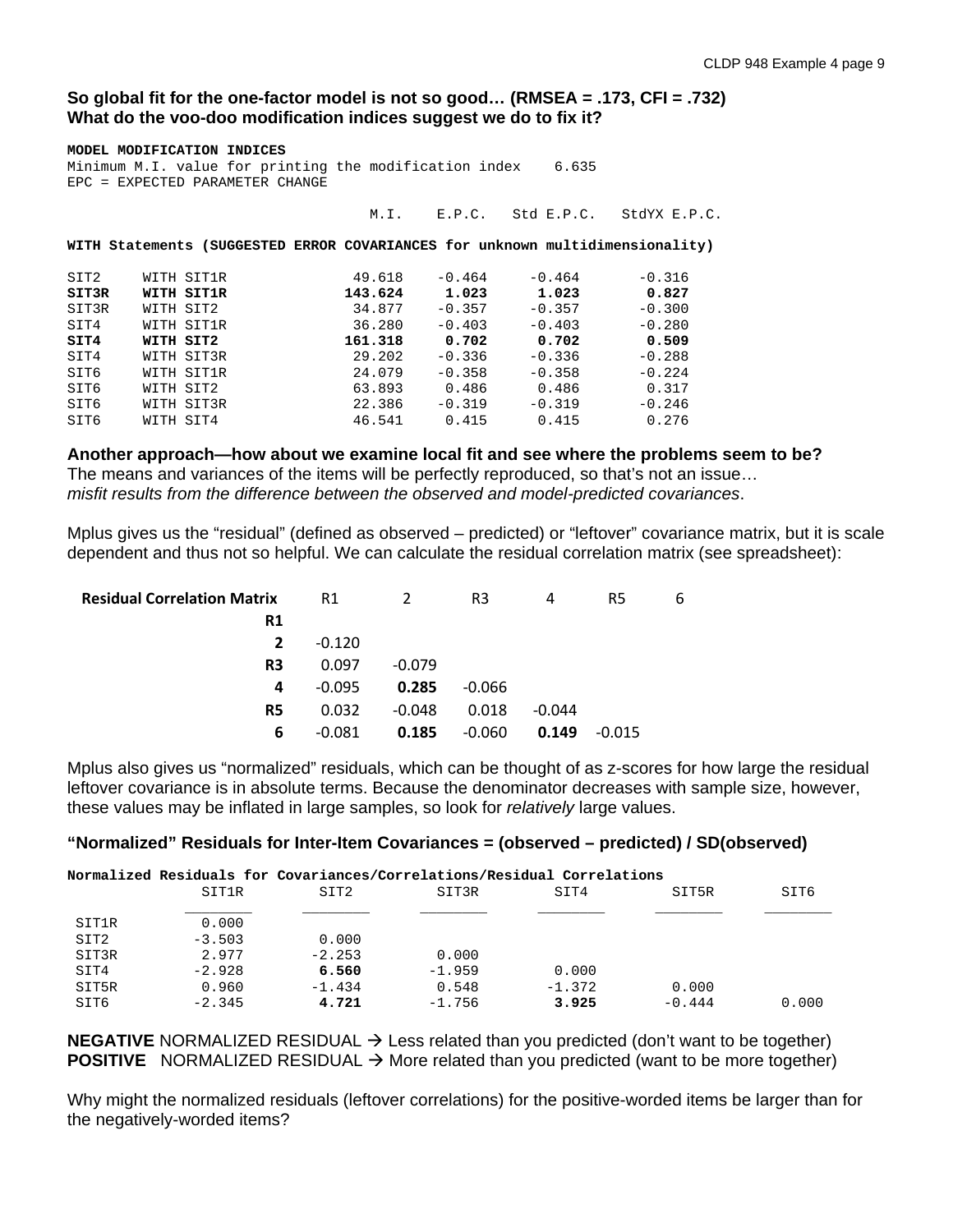**These results suggest that wording valence is playing a larger role in the pattern of covariance across items than what the one-factor model predicts. Rather than adding voo-doo covariances among the residuals for specific items, how about a two-factor model based on wording instead?**

**Model 4. Model with Two Fully Z-Scored Factors**

```
! Model 4 -- Fully Z-Scored 2-Factor Model
    SitP BY Sit2* Sit4* Sit6*; I SitP loadings (all free)<br>
SitN BY Sit1r* Sit3r* Sit5r*; I SitN loadings (all free)
    SitN BY Sit1r* Sit3r* Sit5r*;<br>[Sit2* Sit4* Sit6*];
     [Sit2* Sit4* Sit6*]; ! SitP intercepts (all free)
     [Sit1r* Sit3r* Sit5r*]; \begin{array}{ccc} 1 & 1 & 1 & 1 \end{array}<br>Sit2* Sit4* Sit6*; \begin{array}{ccc} 2 & 1 & 1 \end{array} SitP residual variances (a
    Sit2* Sit4* Sit6*;<br>
Sit1r* Sit3r* Sit5r*;<br>
Sit1r* Sit3r* Sit5r*;<br>
BitN residual variances (all free)
    Sit1r* Sit3r* Sit5r*; \qquad \qquad ! SitN residual variances (all free)<br>SitP@1; SitN@1; \qquad \qquad ! Factor variances (fixed=1)
    SitP@1; SitN@1; The set of the set of the set of the set of the set of the set of the set of the set of the set of the set of the set of the set of the set of the set of the set of the set of the set of the set of the se
    SitP WITH SitN*;<br>
SitP@O SitN@O];<br>
SitP@O SitN@O];<br>
B Tactor means (fixed=0)
                                                       ! Factor means (fixed=0)
MODEL FIT INFORMATION
Number of Free Parameters 19
Loglikelihood
                                        -11340.140<br>1.4017H0 Scaling Correction Factor
    for MLR<br>H1 Value
                                        -11322.435 H1 Scaling Correction Factor 1.4073
           for MLR
Information Criteria
    Akaike (AIC) 22718.281<br>Bavesian (BIC) 22813.391
    Bayesian (BIC) 22813.391<br>Sample-Size Adjusted BIC 22753.042
    Sample-Size Adjusted BIC
        (n^* = (n + 2) / 24)Chi-Square Test of Model Fit
                                            24.924*<br>8
    Degrees of Freedom 8<br>P-Value 0.0016
P-Value 0.0016
    Scaling Correction Factor 1.4207
            for MLR
    The chi-square value for MLM, MLMV, MLR, ULSMV, WLSM and WLSMV cannot be used
     for chi-square difference testing in the regular way. MLM, MLR and WLSM
     chi-square difference testing is described on the Mplus website. MLMV, WLSMV,
     and ULSMV difference testing is done using the DIFFTEST option.
RMSEA (Root Mean Square Error Of Approximation)
    Estimate 0.044<br>90 Percent C.I. 0.025 0.064
    90 Percent C.I. 0.025 0.064<br>Probability RMSEA <= .05 0.667
    Probability RMSEA <= .05
CFI/TLI
CFI 0.985
TLI 0.972
Chi-Square Test of Model Fit for the Baseline Model
                                          1128.693<br>15
    Degrees of Freedom 15<br>
P-Value 0.0000
                                                       Is the 2-factor model better than the 1-factor 
                                                       model? How do we know? 
                                                        Rescaled likelihood ratio test 
                                                        (−2LL rescaled difference test):
                                                        1. −2ΔLL = −2* difference in LL: 
                                                           −2*(−11,536.404 + 11,340.140) = 392.528
                                                        2. difference scaling correction:
                                                         (\text{params}_1^* \text{scale}_1) - (\text{params}_2^* \text{scale}_2) / (\text{params}_1 - \text{params}_2)(18*1.4158) - (19*1.4017) / (18 - 19) = 1.14793. rescaled difference = −2ΔLL / scaling correction:
                                                           392.528 / 1.1479 = 341.953
                                                       4. compare rescaled difference to χ2 with df = Δdf :
                                                          critical x^2 for df =1 is 3.84, so because 341.953
                                                           is > 3.84, the model fit significantly improved
```
SRMR (Standardized Root Mean Square Residual) Value 0.029

 $P-Value$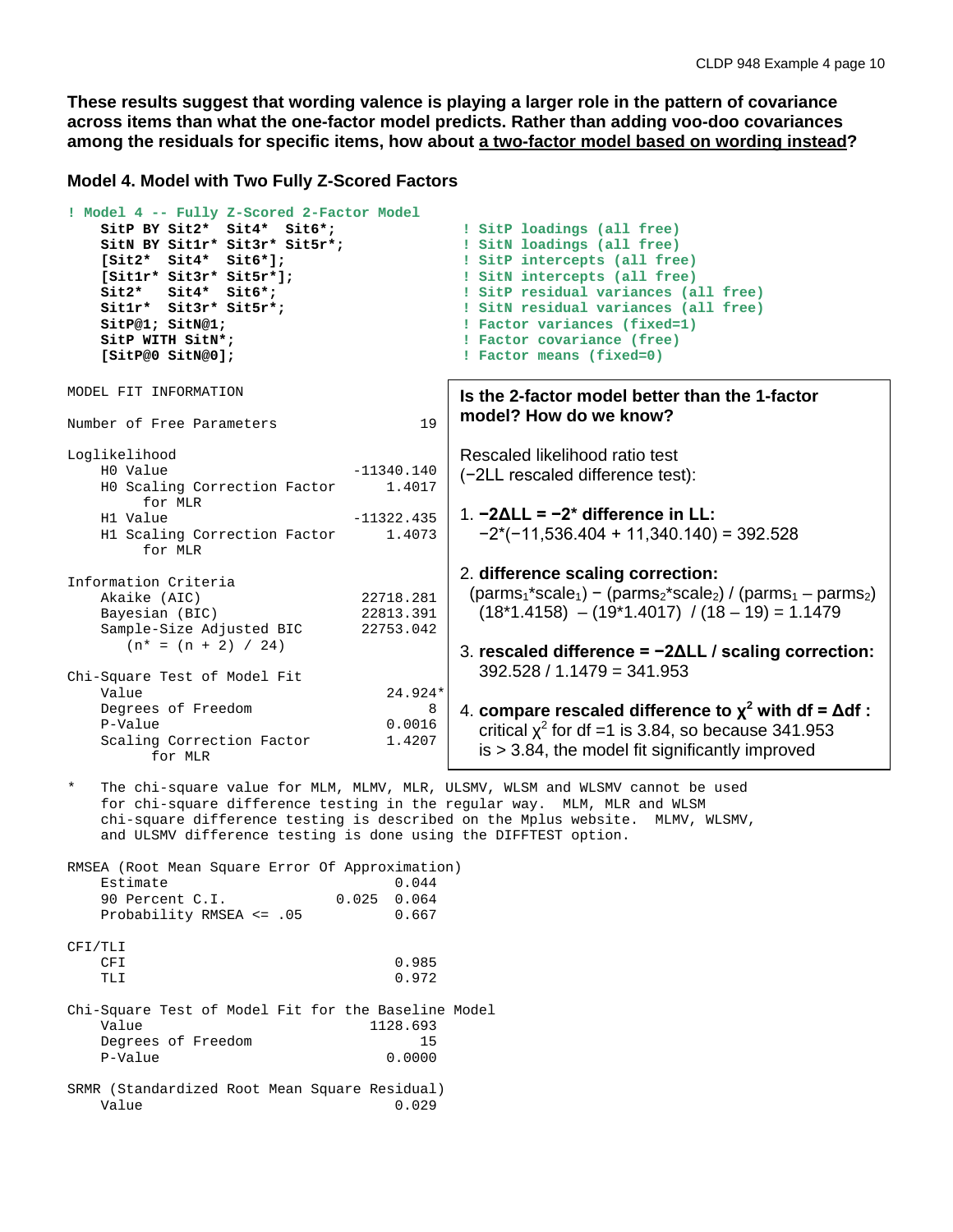|                                                                   |          |       |           | Two-Tailed |                                                  |
|-------------------------------------------------------------------|----------|-------|-----------|------------|--------------------------------------------------|
|                                                                   | Estimate | S.E.  | Est./S.E. | P-Value    | $Omega =$                                        |
| SITP<br>ВY                                                        |          |       |           |            |                                                  |
| SIT2                                                              | 1.007    | 0.052 | 19.487    | 0.000      |                                                  |
|                                                                   |          |       |           |            | Var(Factor) $*$ (Sum of loadings) <sup>2</sup> / |
| SIT4                                                              | 1.064    | 0.050 | 21.195    | 0.000      | Var(Factor)* (Sum of loadings) <sup>2</sup> +    |
| SIT6                                                              | 0.956    | 0.053 | 18.203    | 0.000      |                                                  |
| ВY<br>SITN                                                        |          |       |           |            | Sum of error variances +                         |
| SIT1R                                                             | 1.325    | 0.048 | 27.698    | 0.000      | 2* Sum of error covariances                      |
| SIT3R                                                             | 1.349    | 0.044 | 30.514    | 0.000      |                                                  |
| SIT5R                                                             | 1.009    | 0.055 | 18.358    | 0.000      |                                                  |
|                                                                   |          |       |           |            | <u> Omega for Positive Factor = .744</u>         |
|                                                                   |          |       |           |            | $1.0^{*}(1.007+1.064+0.956)^{2}$ /               |
| SITP WITH SITN = factor covariance (= correlation if variances=1) |          |       |           |            |                                                  |
|                                                                   | 0.564    | 0.041 | 13.776    | 0.000      | $1.0^{*}(1.007+1.064+0.956)^{2} +$               |
| Means                                                             |          |       |           |            | $(0.888 + 0.835 + 1.428) + 2*0$                  |
| SITP                                                              | 0.000    | 0.000 | 999.000   | 999.000    |                                                  |
|                                                                   | 0.000    | 0.000 | 999.000   | 999.000    |                                                  |
| SITN                                                              |          |       |           |            | (alpha was .746)                                 |
|                                                                   |          |       |           |            |                                                  |
| Intercepts                                                        |          |       |           |            |                                                  |
| SIT1R                                                             | 4.547    | 0.053 | 86.474    | 0.000      | <u> Omega for Negative Factor = .775</u>         |
| SIT2                                                              | 5.289    | 0.042 | 127.347   | 0.000      |                                                  |
| SIT3R                                                             | 4.896    | 0.048 | 101.959   | 0.000      | $1.0^{*}(1.325+1.349+1.009)^{2}$ /               |
|                                                                   |          | 0.042 | 126.896   |            | $1.0^{*}(1.325+1.349+1.009)^{2}$ +               |
| SIT4                                                              | 5.359    |       |           | 0.000      | $(1.294+0.724+1.926) + 2*0$                      |
| SIT5R                                                             | 4.860    | 0.052 | 94.060    | 0.000      |                                                  |
| SIT6                                                              | 5.321    | 0.046 | 115.492   | 0.000      |                                                  |
|                                                                   |          |       |           |            |                                                  |
| Variances                                                         |          |       |           |            |                                                  |
| SITP                                                              | 1.000    | 0.000 | 999.000   | 999.000    |                                                  |
|                                                                   | 1.000    | 0.000 | 999.000   | 999.000    |                                                  |
| SITN                                                              |          |       |           |            |                                                  |
|                                                                   |          |       |           |            |                                                  |
| Residual Variances                                                |          |       |           |            |                                                  |
| SIT1R                                                             | 1.294    | 0.103 | 12.547    | 0.000      |                                                  |
| SIT2                                                              | 0.888    | 0.097 | 9.173     | 0.000      |                                                  |
| SIT3R                                                             | 0.724    | 0.092 | 7.857     | 0.000      |                                                  |
|                                                                   |          |       |           |            |                                                  |
| SIT4                                                              | 0.835    | 0.093 | 9.003     | 0.000      |                                                  |
| SIT5R                                                             | 1.926    | 0.119 | 16.128    | 0.000      |                                                  |
| SIT6                                                              | 1.428    | 0.134 | 10.684    | 0.000      |                                                  |
|                                                                   |          |       |           |            |                                                  |
| STDYX STANDARDIZED RESULTS                                        |          |       |           |            |                                                  |
|                                                                   |          |       |           | Two-Tailed |                                                  |
|                                                                   |          |       |           |            |                                                  |
|                                                                   | Estimate | S.E.  | Est./S.E. | P-Value    |                                                  |
| SITP<br>ВY                                                        |          |       |           |            |                                                  |
| SIT2                                                              | 0.730    | 0.032 | 22.794    | 0.000      |                                                  |
| SIT4                                                              | 0.759    | 0.029 | 25.995    | 0.000      |                                                  |
| SIT6                                                              | 0.625    | 0.035 | 17.949    | 0.000      |                                                  |
| SITN                                                              |          |       |           |            |                                                  |
| ВY                                                                |          |       |           |            |                                                  |
| SIT1R                                                             | 0.759    | 0.022 | 34.072    | 0.000      |                                                  |
| SIT3R                                                             | 0.846    | 0.021 | 39.657    | 0.000      |                                                  |
| SIT5R                                                             | 0.588    | 0.030 | 19.651    | 0.000      |                                                  |
|                                                                   |          |       |           |            |                                                  |
| SITP<br>WITH                                                      |          |       |           |            |                                                  |
|                                                                   | 0.564    | 0.041 | 13.776    | 0.000      |                                                  |
| SITN                                                              |          |       |           |            |                                                  |
|                                                                   |          |       |           |            |                                                  |
| Residual Variances                                                |          |       |           |            |                                                  |
| SIT1R                                                             | 0.425    | 0.034 | 12.567    | 0.000      |                                                  |
| SIT2                                                              | 0.467    | 0.047 | 9.976     | 0.000      |                                                  |
| SIT3R                                                             | 0.285    | 0.036 | 7.895     | 0.000      |                                                  |
| SIT4                                                              | 0.425    | 0.044 | 9.589     | 0.000      |                                                  |
|                                                                   |          |       |           |            |                                                  |
| SIT5R                                                             | 0.654    | 0.035 | 18.576    | 0.000      |                                                  |
| SIT6                                                              | 0.610    | 0.043 | 14.029    | 0.000      |                                                  |
|                                                                   |          |       |           |            |                                                  |
| R-SQUARE                                                          |          |       |           |            |                                                  |
| SIT1R                                                             | 0.575    | 0.034 | 17.036    | 0.000      |                                                  |
| SIT2                                                              |          | 0.047 | 11.397    | 0.000      |                                                  |
|                                                                   | 0.533    |       |           |            |                                                  |
| SIT3R                                                             | 0.715    | 0.036 | 19.829    | 0.000      |                                                  |
| SIT4                                                              | 0.575    | 0.044 | 12.998    | 0.000      |                                                  |
| SIT5R                                                             | 0.346    | 0.035 | 9.826     | 0.000      |                                                  |

SIT6 0.390 0.043 8.974 0.000

**UNSTANDARDIZED RESULTS**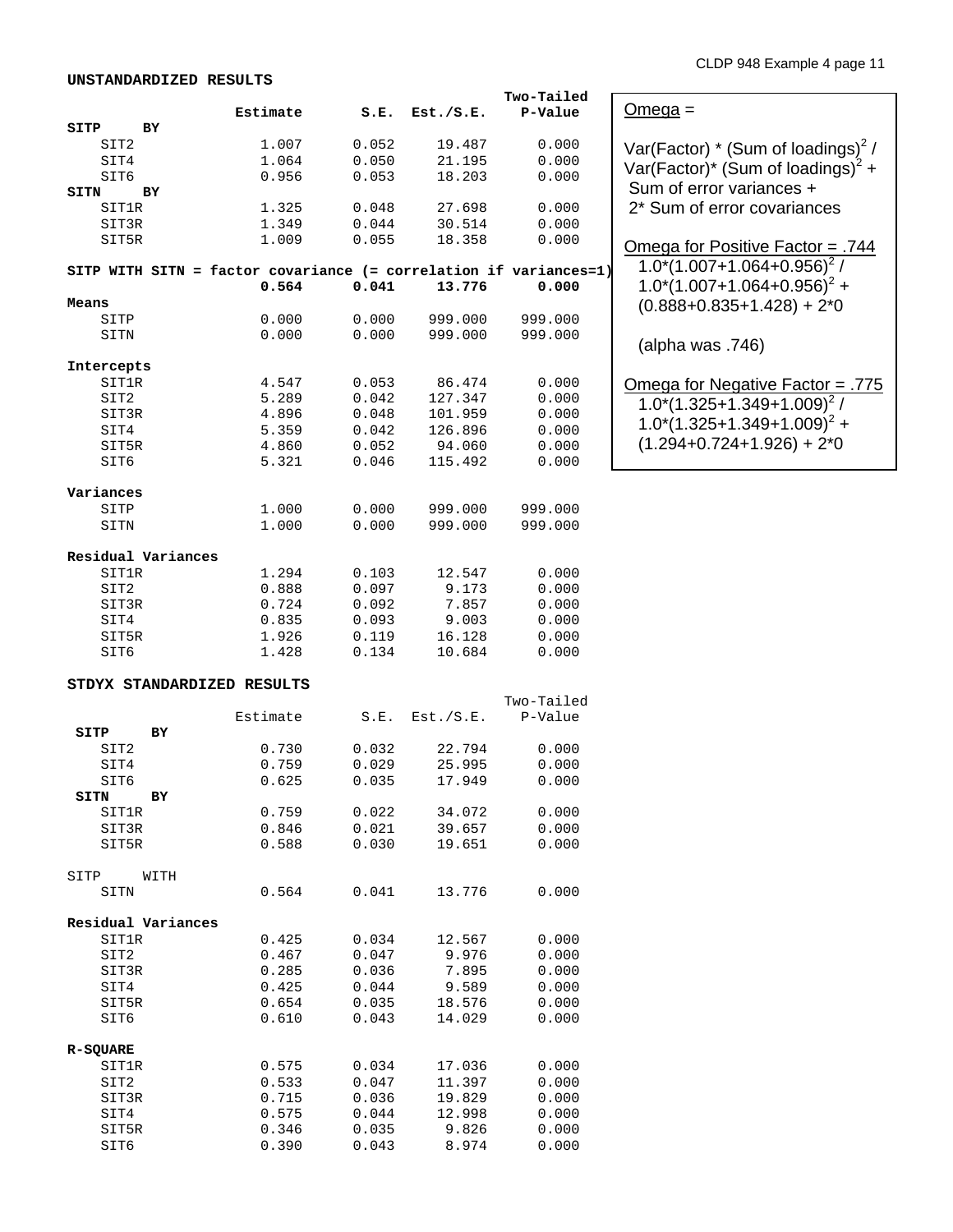**Model 4. Fully Z-Scored, 2-Factor Model again, now with parameter labels**

```
! Model 4 -- Fully Z-Scored 2-Factor Model with all parameters labeled for reference
    SitP BY Sit2* Sit4* Sit6* (L1-L3); ! SitP loadings (all free)
 SitN BY Sit1r* Sit3r* Sit5r* (L4-L6); ! SitN loadings (all free)
 [Sit2* Sit4* Sit6*] (I1-I3); ! SitP intercepts (all free)
 [Sit1r* Sit3r* Sit5r*] (I4-I6); ! SitN intercepts (all free)
 Sit2* Sit4* Sit6* (E1-E3); ! SitP residual variances (all free)
 Sit1r* Sit3r* Sit5r* (E4-E6); ! SitN residual variances (all free)
 SitP@1 (VarP); SitN@1 (VarN); ! Factor variances (fixed=1)
 SitP WITH SitN* (FactCov); ! Factor covariance (free)
   EXECUTE ATTA FACTLO SITE ATTACHMENT COVALIANCE (ITE<br>
SitP@0 SitN@0] (MeanP MeanN); The leader means (fixed=0)
MODEL CONSTRAINT: ! Calculate omega model-based reliability per factor
    NEW(OmegaP OmegaN); ! Using 1 as placeholder for factor variances
    OmegaP = (1*(L1+L2+L3)**2) / ((1*(L1+L2+L3)**2) + (E1+E2+E3));
```
**Output now provided in unstandardized solution:**

| New/Additional Parameters |       |       |        |       |
|---------------------------|-------|-------|--------|-------|
| <b>OMEGAP</b>             | 0.744 | 0.020 | 37.956 | 0.000 |
| <b>OMEGAN</b>             | 0.775 | 0.014 | 56.803 | 0.000 |

 **OmegaN = (1\*(L4+L5+L6)\*\*2) / ((1\*(L4+L5+L6)\*\*2) + (E4+E5+E6));**

**Any more local fit problems? Let's see…**

|       |          |                  | Residuals of covariance matrix (so unstandardized estimate of how far off each covariance is): |          |       |       |
|-------|----------|------------------|------------------------------------------------------------------------------------------------|----------|-------|-------|
|       | SIT1R    | SIT2             | SIT3R                                                                                          | SIT4     | SIT5R | SIT6  |
| SIT1R | 0.000    |                  |                                                                                                |          |       |       |
| SIT2  | $-0.176$ | 0.000            |                                                                                                |          |       |       |
| SIT3R | 0.016    | $-0.069$         | 0.000                                                                                          |          |       |       |
| SIT4  | $-0.062$ | 0.031            | 0.015                                                                                          | 0.000    |       |       |
| SIT5R | 0.021    | 0.030            | $-0.042$                                                                                       | 0.089    | 0.000 |       |
| SIT6  | 0.080    | 0.003            | 0.140                                                                                          | $-0.055$ | 0.254 | 0.000 |
|       |          |                  | "Normalized" residuals (z-like statistic for how far off each covariance is):                  |          |       |       |
|       | SIT1R    | SIT <sub>2</sub> | SIT3R                                                                                          | SIT4     | SIT5R | SIT6  |
| SIT1R | 0.000    |                  |                                                                                                |          |       |       |
| SIT2  | $-2.125$ | 0.000            |                                                                                                |          |       |       |
| SIT3R | 0.172    | $-0.896$         | 0.000                                                                                          |          |       |       |
| SIT4  | $-0.768$ | 0.370            | 0.192                                                                                          | 0.000    |       |       |
| SIT5R | 0.212    | 0.382            | $-0.464$                                                                                       | 1.128    | 0.000 |       |

SIT6 0.869 0.031 1.658 -0.676 **2.847** 0.000

#### **Any suggested voo-doo? (only available when not using MODEL CONSTRAINT, though)**

|      | MODEL MODIFICATION INDICES | Minimum M.I. value for printing the modification index 6.635 |                 |                 |                                     |
|------|----------------------------|--------------------------------------------------------------|-----------------|-----------------|-------------------------------------|
|      |                            |                                                              |                 |                 | M.I. E.P.C. Std E.P.C. StdYX E.P.C. |
|      |                            | BY Statements - these are cross-loadings                     |                 |                 |                                     |
| SITN | BY SIT2                    |                                                              | $9.775 - 0.224$ | $-0.224$        | $-0.162$                            |
| SITN | BY SIT6                    | 10.828                                                       | 0.245           | 0.245           | 0.160                               |
|      |                            | WITH Statements - these are error covariances                |                 |                 |                                     |
| SIT4 | WITH SIT2                  | 10.830                                                       |                 | $0.332$ $0.332$ | 0.386                               |
| SIT6 | WITH SIT4                  | $9.773 - 0.273 - 0.273$                                      |                 |                 | $-0.250$                            |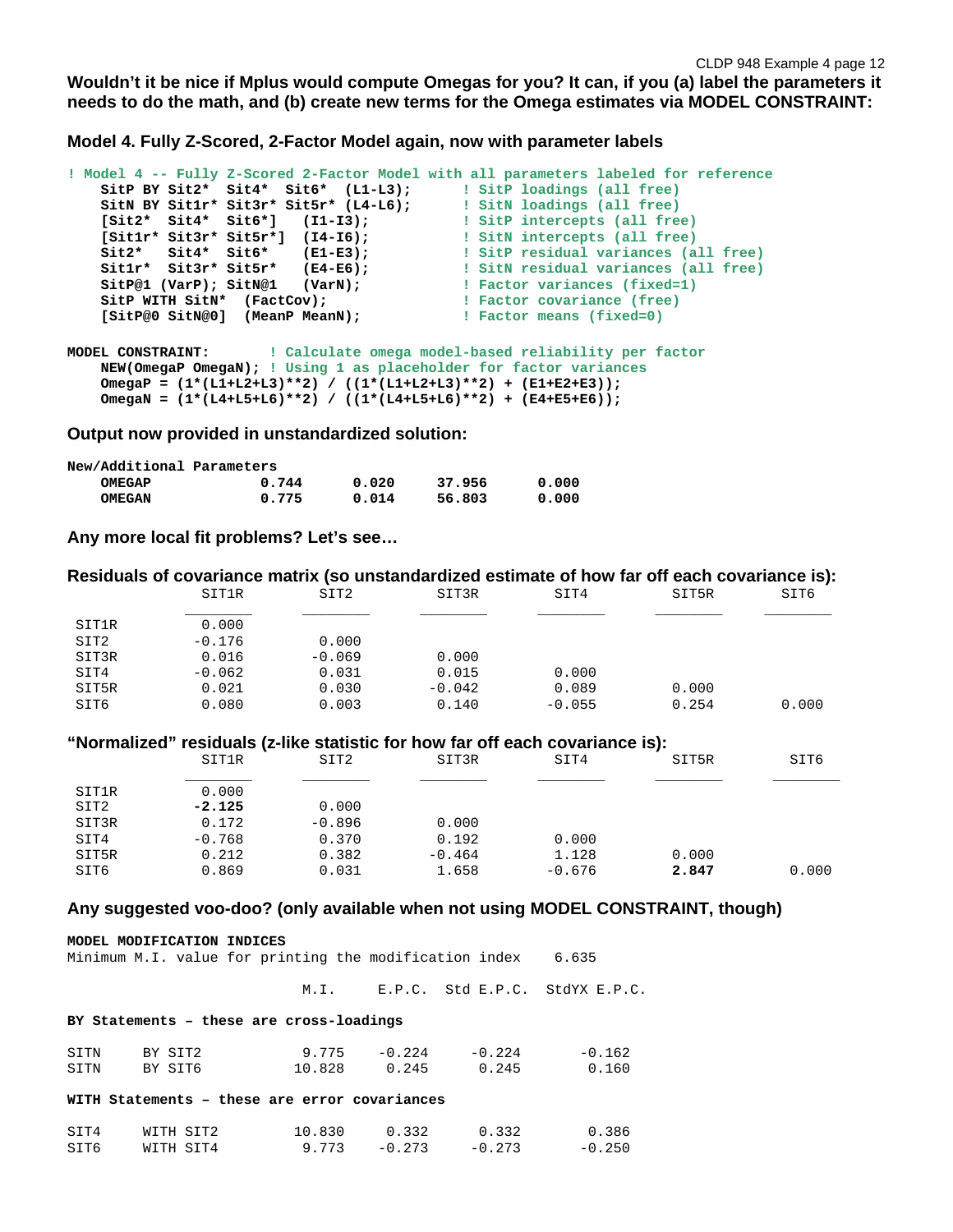# **Because we have no real theoretical or defendable reason to fit any of these suggested parameters, we will not add any new parameters. This will be about as good as it gets.**

# **Let's examine the estimated distribution of the factor scores for each factor:**

|         | The factor determinacy, the correlation<br>SUMMARY OF FACTOR SCORES<br>between the estimated and true factor<br>INFORMATION (COMPLETE-DATA PATTERN)<br>FACTOR SCORE<br>FACTOR DETERMINACIES<br>scores, is .882 for the positive factor<br>0.882<br>SITP<br>and .908 for the negative factor.<br>0.908<br>SITN |         |         |         |                                                                          |
|---------|---------------------------------------------------------------------------------------------------------------------------------------------------------------------------------------------------------------------------------------------------------------------------------------------------------------|---------|---------|---------|--------------------------------------------------------------------------|
|         | SAMPLE STATISTICS FOR ESTIMATED FACTOR SCORES<br>SAMPLE STATISTICS<br>Means                                                                                                                                                                                                                                   |         |         |         | Positive factor score $SE = 0.472$<br>Negative factor score $SE = 0.418$ |
|         | SITP                                                                                                                                                                                                                                                                                                          | SITP SE | SITN    | SITN SE |                                                                          |
| 1       | 0.000<br>Covariances                                                                                                                                                                                                                                                                                          | 0.472   | 0.000   | 0.418   |                                                                          |
|         | SITP                                                                                                                                                                                                                                                                                                          | SITP SE | SITN    | SITN SE |                                                                          |
| SITP    | 0.777                                                                                                                                                                                                                                                                                                         |         |         |         |                                                                          |
| SITP SE | 0.000                                                                                                                                                                                                                                                                                                         | 0.000   |         |         |                                                                          |
| SITN    | 0.533                                                                                                                                                                                                                                                                                                         | 0.000   | 0.825   |         |                                                                          |
| SITN SE | 0.000                                                                                                                                                                                                                                                                                                         | 0.000   | 0.000   | 0.000   |                                                                          |
|         | Correlations                                                                                                                                                                                                                                                                                                  |         |         |         |                                                                          |
|         | SITP                                                                                                                                                                                                                                                                                                          | SITP SE | SITN    | SITN SE | Although the correlation between                                         |
| SITP    | 1,000                                                                                                                                                                                                                                                                                                         |         |         |         | the factors was originally .56,                                          |
| SITP SE | 999.000                                                                                                                                                                                                                                                                                                       | 1,000   |         |         | the correlation between the                                              |
| SITN    | 0.665                                                                                                                                                                                                                                                                                                         | 999.000 | 1,000   |         | estimated factor scores is .67                                           |
| SITN SE | 999.000                                                                                                                                                                                                                                                                                                       | 999.000 | 999.000 | 1.000   | instead due to shrinkage.                                                |



The positive factor scores have an estimated mean of 0 with a variance of 0.78 instead of 1.00.

The SE for each person's factor score is .472. Treating factor scores as observed variables is like saying  $SE = 0$ .

Positive factor score = Score  $\pm 2^{*}$ .472 = Score  $\pm$  .944!

The negative factor scores have an estimated mean of 0 with a variance of 0.825 instead of 1.00.

The SE for each person's factor score is .418, so ± .836!

The negative factor scores retain more variance (and have a smaller SE) because there is more information in them, due to higher factor loadings (greater reliability) of their items.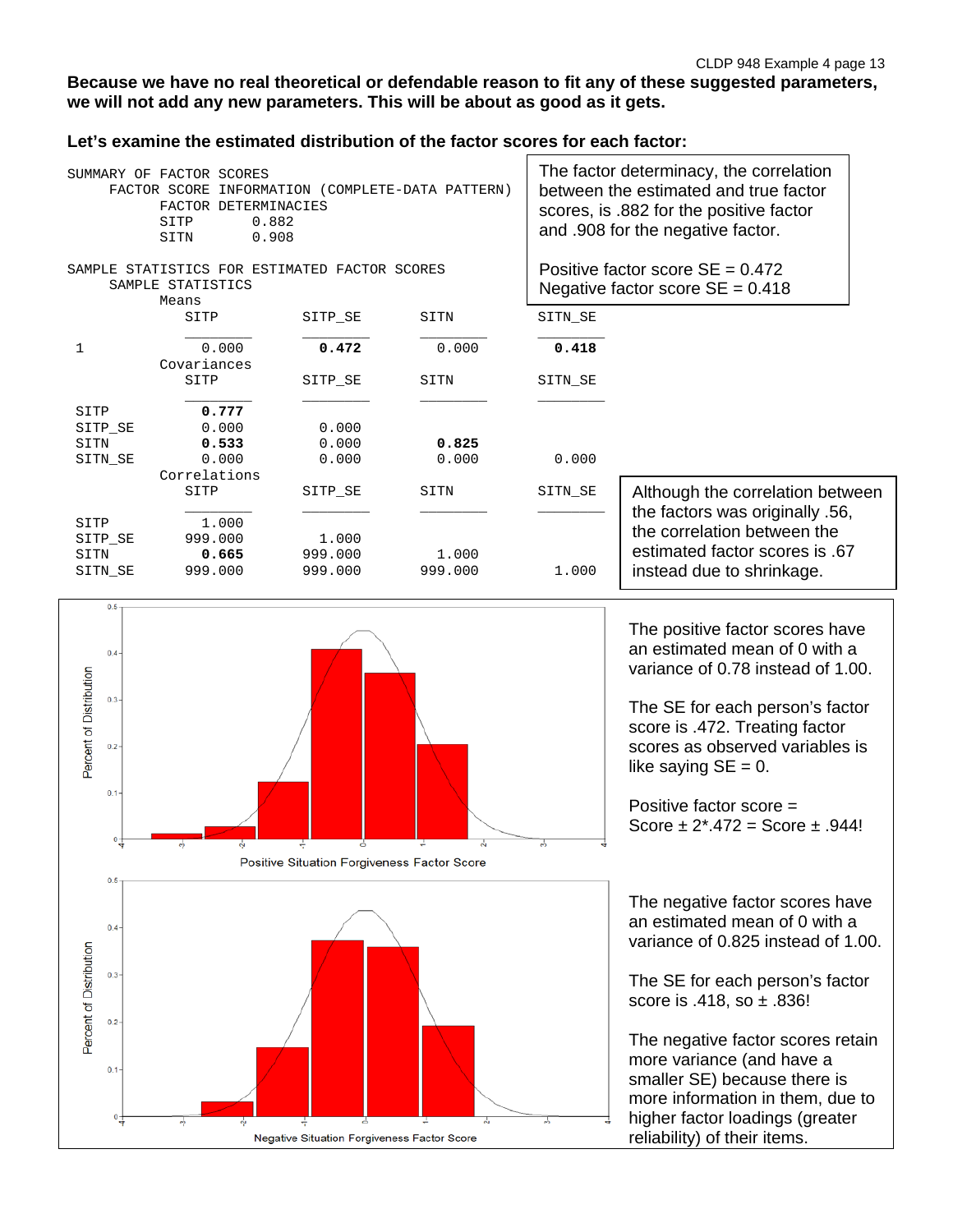## **Model-predicted item responses by factor scores with dashed lines for floor and ceiling effects:**







There are problems with either of these observed variable approaches: The **mean of the items** appears to have less variability (i.e., fewer possible scores) and assumes that all items should be weighted equally and have no error. The **estimated factor scores** do not have the same properties as estimated for the factor in the model (i.e., less variance for each factor, higher correlation among the factors).

**What to do instead of either of these? Stay tuned for how to use plausible values.**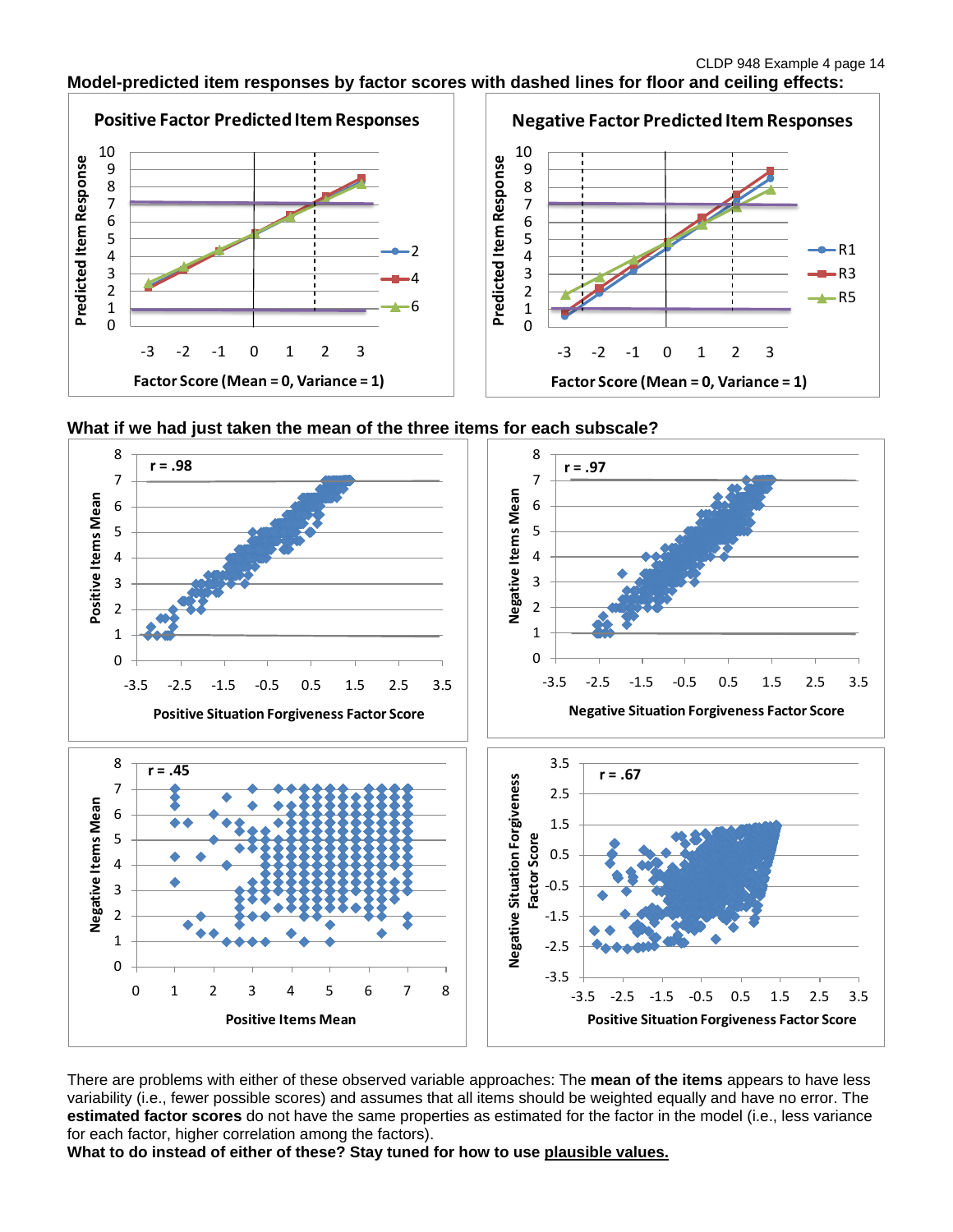### **Another example: Formal Tests of CTT Assumptions**

We will test the CTT assumption of tau-equivalence (equal factor loadings), one factor at a time. If those hold, we can then test the assumption of parallel items (equal error variances, too).

First, tau-equivalence of the negative factor only:

```
! Model 5 -- Tau-Equivalent Negative Items Only 2-Factor Model
     SitP BY Sit2* Sit4* Sit6*; ! SitP loadings (all free)
     SitN BY Sit1r* Sit3r* Sit5r* (NegLoad); ! SitN loadings (all held equal)
 [Sit2* Sit4* Sit6*]; ! SitP intercepts (all free)
 [Sit1r* Sit3r* Sit5r*]; ! SitN intercepts (all free)
 Sit2* Sit4* Sit6*; ! SitP residual variances (all free)
 Sit1r* Sit3r* Sit5r*; ! SitN residual variances (all free)
SitP@1; SitN@1; The set of the set of the set of the set of the set of the set of the set of the set of the set of the set of the set of the set of the set of the set of the set of the set of the set of the set of the se
SitP WITH SitN*; The subset of the set of the set of the set of the set of the set of the set of the set of the set of the set of the set of the set of the set of the set of the set of the set of the set of the set of th
 [SitP@0 SitN@0]; ! Factor means (fixed=0)
```
UNSTANDARDIZED MODEL RESULTS

|       |                    |          |       |           | Two-Tailed |
|-------|--------------------|----------|-------|-----------|------------|
|       |                    | Estimate | S.E.  | Est./S.E. | P-Value    |
| SITP  | BY                 |          |       |           |            |
| SIT2  |                    | 1.007    | 0.052 | 19.491    | 0.000      |
| SIT4  |                    | 1.063    | 0.050 | 21.202    | 0.000      |
| SIT6  |                    | 0.957    | 0.052 | 18.257    | 0.000      |
| SITN  | BY                 |          |       |           |            |
| SIT1R |                    | 1.254    | 0.032 | 38.957    | 0.000      |
| SIT3R |                    | 1.254    | 0.032 | 38.957    | 0.000      |
| SIT5R |                    | 1.254    | 0.032 | 38.957    | 0.000      |
| SITP  | WITH               |          |       |           |            |
| SITN  |                    | 0.575    | 0.041 | 13.855    | 0.000      |
|       | Residual Variances |          |       |           |            |
| SIT1R |                    | 1.335    | 0.083 | 16.150    | 0.000      |
| SIT2  |                    | 0.889    | 0.096 | 9.217     | 0.000      |
| SIT3R |                    | 0.857    | 0.069 | 12.337    | 0.000      |
| SIT4  |                    | 0.837    | 0.092 | 9.045     | 0.000      |
| SIT5R |                    | 1.806    | 0.115 | 15.716    | 0.000      |
| SIT6  |                    | 1.425    | 0.134 | 10.630    | 0.000      |
|       |                    |          |       |           |            |

#### STANDARDIZED STYDX MODEL RESULTS

|                    |          |       |           | Two-Tailed |
|--------------------|----------|-------|-----------|------------|
|                    | Estimate | S.E.  | Est./S.E. | P-Value    |
| SITP<br>ВY         |          |       |           |            |
| SIT2               | 0.730    | 0.032 | 22.840    | 0.000      |
| SIT4               | 0.758    | 0.029 | 26.037    | 0.000      |
| SIT6               | 0.626    | 0.035 | 17.958    | 0.000      |
| SITN<br><b>BY</b>  |          |       |           |            |
| SIT1R              | 0.735    | 0.016 | 46.189    | 0.000      |
| SIT3R              | 0.805    | 0.016 | 50.774    | 0.000      |
| SIT5R              | 0.682    | 0.015 | 45.076    | 0.000      |
| Residual Variances |          |       |           |            |
| SIT1R              | 0.459    | 0.023 | 19.604    | 0.000      |
| SIT2               | 0.467    | 0.047 | 10.017    | 0.000      |
| SIT3R              | 0.353    | 0.025 | 13.835    | 0.000      |
| SIT4               | 0.425    | 0.044 | 9.633     | 0.000      |
| SIT5R              | 0.535    | 0.021 | 25.887    | 0.000      |
| SIT6               | 0.609    | 0.044 | 13.969    | 0.000      |
|                    |          |       |           |            |

Why are the standardized factor loadings for the negative factor not held equal like the unstandardized loadings are?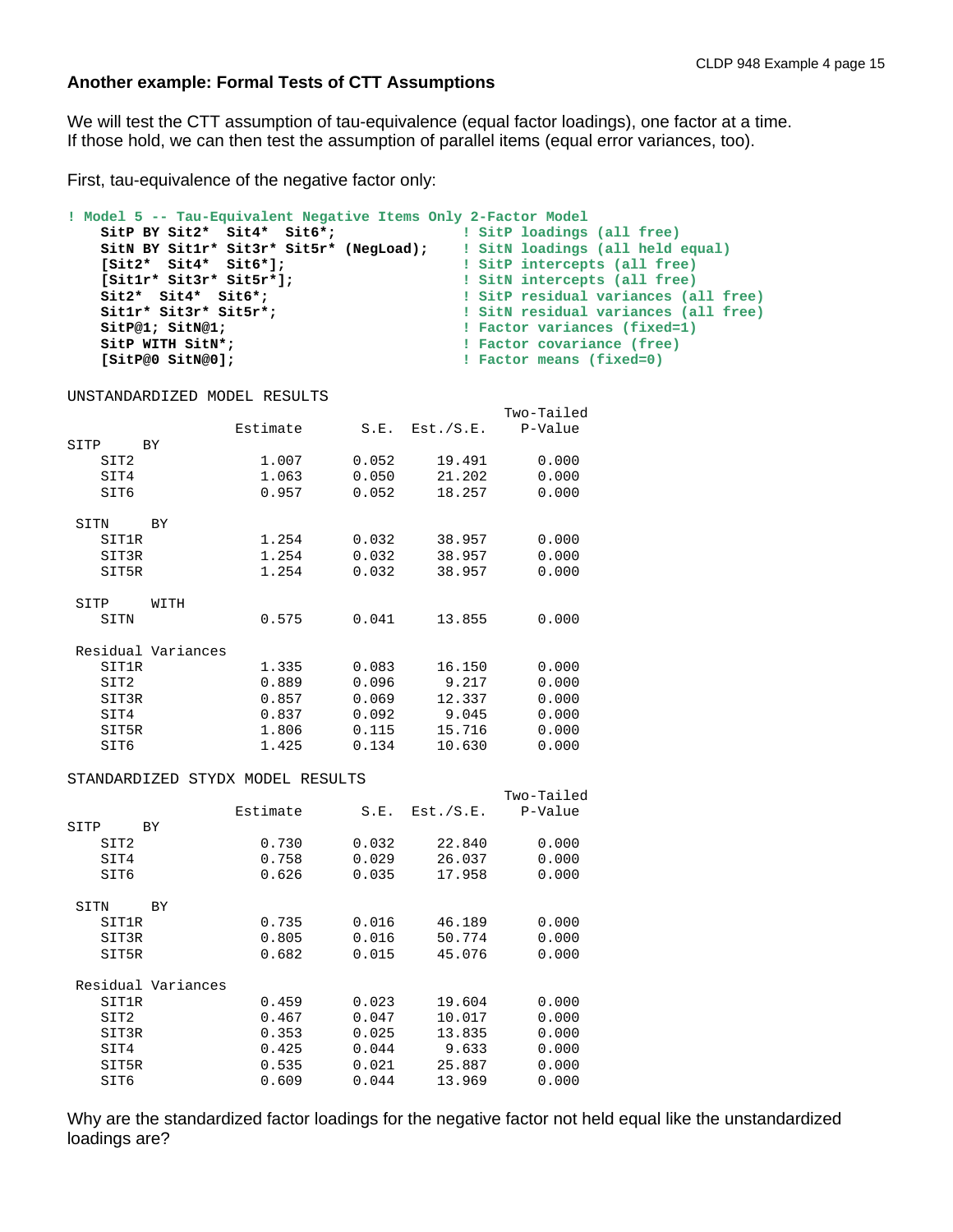| Fit of previous 2-factor model:                                  | Fit of tau-equivalent negative items 2-factor model: |  |  |
|------------------------------------------------------------------|------------------------------------------------------|--|--|
| 19                                                               | 17                                                   |  |  |
| Number of Free Parameters                                        | Number of Free Parameters                            |  |  |
| Loglikelihood                                                    | Loglikelihood                                        |  |  |
| $-11340.140$                                                     | HO Value                                             |  |  |
| HO Value                                                         | $-11357.612$                                         |  |  |
| HO Scaling Correction Factor 1.4017                              | HO Scaling Correction Factor 1.4474                  |  |  |
| for MLR                                                          | for MLR                                              |  |  |
| $-11322.435$                                                     | H1 Value                                             |  |  |
| H1 Value                                                         | -11322.435                                           |  |  |
| H1 Scaling Correction Factor 1.4073<br>for MLR                   | H1 Scaling Correction Factor<br>1.4073<br>for MLR    |  |  |
| RMSEA (Root Mean Square Error Of Approximation)                  | RMSEA (Root Mean Square Error Of Approximation)      |  |  |
| Estimate<br>0.044                                                | Estimate<br>0.062<br>90 Percent C.I. 0.046 0.079     |  |  |
| 90 Percent C.I. 0.025 0.064<br>Probability RMSEA <= .05<br>0.667 | Probability RMSEA <= .05<br>0.102                    |  |  |
| CFI/TLI                                                          | CFI/TLI                                              |  |  |
| 0.985                                                            | 0.962                                                |  |  |
| <b>CFI</b>                                                       | CFI                                                  |  |  |
| 0.972                                                            | 0.943                                                |  |  |
| TLI                                                              | TLI                                                  |  |  |

Does the assumption of tau-equivalence hold for the negative items? How do we know?

**Second, tau-equivalence of the factor loadings for the positive factor only:**

```
! Model 6 -- Tau-Equivalent Positive Items Only 2-Factor Model
    SitP BY Sit2* Sit4* Sit6* (PosLoad); <br>1 SitN BY Sit1r* Sit3r* Sit5r*; <br>1 SitN loadings (all free)
    SitN BY Sit1r* Sit3r* Sit5r*;<br>[Sit2* Sit4* Sit6*];
     [Sit2* Sit4* Sit6*]; ! SitP intercepts (all free)
     [Sit1r* Sit3r* Sit5r*]; ! SitN intercepts (all free)
    Sit2* Sit4* Sit6* (E1-E3); <br>
Sit1r* Sit3r* Sit5r*; <br>
sitN residual variances (all free)<br>
sitN residual variances (all free)
    Sit1r* Sit3r* Sit5r*; \qquad \qquad ! SitN residual variances (all free)<br>SitP@1; SitN@1; \qquad \qquad ! Factor variances (fixed=1)
    SitP@1; SitN@1; The set of the set of the set of the set of the set of the set of the set of the set of the set of the set of the set of the set of the set of the set of the set of the set of the set of the set of the se
    SitP WITH SitN*;<br>
SitP@0 SitN@0];<br>
SitP@0 SitN@0];<br>
BitP@0 SitN@0];<br>
BitP
                                                       ! Factor means (fixed=0)
MODEL CONSTRAINT: 
                     ! This is now equivalent to alpha
     AlphaP = (1*(Posload*3)**2) / ((1*(Posload*3)**2) + (E1+E2+E3));
Number of Free Parameters 17
Loglikelihood<br>H0 Value
                                        1.341.773<br>1.4187
    H0 Scaling Correction Factor
    for MLR<br>H1 Value
                                        11322.435<br>1.4073
    H1 Scaling Correction Factor
            for MLR
RMSEA (Root Mean Square Error Of Approximation)
    Estimate 0.040<br>90 Percent C.I. 0.023 0.058
     90 Percent C.I. 0.023 0.058
    Probability RMSEA <= .05
CFI/TLI
CFI 0.984
 TLI 0.976
                                                             Does the assumption of tau-equivalence hold 
                                                            for the positive items? How do we know?
```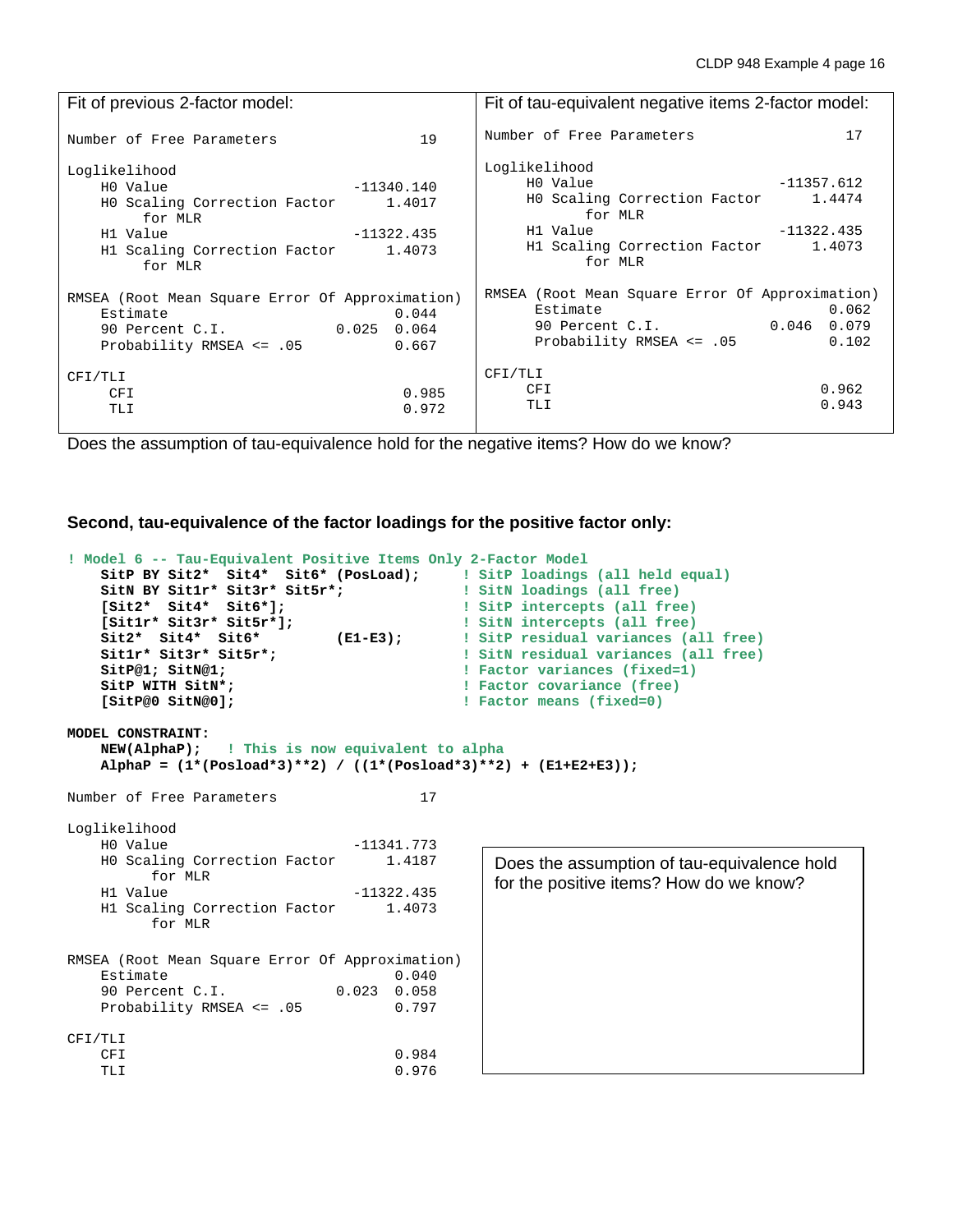UNSTANDARDIZED MODEL RESULTS

|              |                           | Estimate                         | S.E.  | Est./S.E. | Two-Tailed<br>P-Value |
|--------------|---------------------------|----------------------------------|-------|-----------|-----------------------|
| SITP         | ΒY                        |                                  |       |           |                       |
| SIT2         |                           | 1.014                            | 0.036 | 28.389    | 0.000                 |
| SIT4         |                           | 1.014                            | 0.036 | 28.389    | 0.000                 |
| SIT6         |                           | 1.014                            | 0.036 | 28.389    | 0.000                 |
| SITN         | BY                        |                                  |       |           |                       |
| SIT1R        |                           | 1.325                            | 0.048 | 27.727    | 0.000                 |
| SIT3R        |                           | 1.349                            | 0.044 | 30.531    | 0.000                 |
| SIT5R        |                           | 1.010                            | 0.055 | 18.370    | 0.000                 |
| SITP         | WITH                      |                                  |       |           |                       |
| SITN         |                           | 0.567                            | 0.040 | 14.131    | 0.000                 |
|              | Residual Variances        |                                  |       |           |                       |
| <b>SIT1R</b> |                           | 1.295                            | 0.103 | 12.580    | 0.000                 |
| SIT2         |                           | 0.881                            | 0.083 | 10.587    | 0.000                 |
| SIT3R        |                           | 0.725                            | 0.092 | 7.873     | 0.000                 |
| SIT4         |                           | 0.886                            | 0.075 | 11.767    | 0.000                 |
| SIT5R        |                           | 1.925                            | 0.119 | 16.117    | 0.000                 |
| SIT6         |                           | 1.384                            | 0.118 | 11.737    | 0.000                 |
|              | New/Additional Parameters |                                  |       |           |                       |
| ALPHAP       |                           | 0.746                            | 0.020 | 38.200    | 0.000                 |
|              |                           | STANDARDIZED STDYX MODEL RESULTS |       |           |                       |
|              |                           |                                  |       |           | Two-Tailed            |
|              |                           | Estimate                         | S.E.  | Est./S.E. | P-Value               |
| SITP         | BY                        |                                  |       |           |                       |
| SIT2         |                           | 0.734                            | 0.023 | 32.593    | 0.000                 |
| SIT4         |                           | 0.733                            | 0.021 | 35.611    | 0.000                 |
| SIT6         |                           | 0.653                            | 0.022 | 29.743    | 0.000                 |
| SITN         | BY                        |                                  |       |           |                       |
| <b>SIT1R</b> |                           | 0.759                            | 0.022 | 34.139    | 0.000                 |
| SIT3R        |                           | 0.846                            | 0.021 | 39.706    | 0.000                 |
| SIT5R        |                           | 0.588                            | 0.030 | 19.663    | 0.000                 |
| SITP         | WITH                      |                                  |       |           |                       |
| SITN         |                           | 0.567                            | 0.040 | 14.131    | 0.000                 |
|              | Residual Variances        |                                  |       |           |                       |
| SIT1R        |                           | 0.425                            | 0.034 | 12.598    | 0.000                 |
| SIT2         |                           | 0.461                            | 0.033 | 13.965    | 0.000                 |
| SIT3R        |                           | 0.285                            | 0.036 | 7.910     | 0.000                 |
| SIT4         |                           | 0.463                            | 0.030 | 15.350    | 0.000                 |
| SIT5R        |                           | 0.654                            | 0.035 | 18.562    | 0.000                 |
| SIT6         |                           | 0.574                            | 0.029 | 20.019    | 0.000                 |

**Given that tau-equivalence held for the positive factor, we can also test the assumption of parallel items as equal residual variances (in addition to equal factor loadings):**

```
! Model 7 -- Parallel Items on Positive Only 2-Factor Model
    SitP BY Sit2* Sit4* Sit6* (PosLoad); I SitP loadings (all held equal)<br>SitN BY Sit1r* Sit3r* Sit5r*; I SitN loadings (all free)
 SitN BY Sit1r* Sit3r* Sit5r*; ! SitN loadings (all free)
 [Sit2* Sit4* Sit6*]; ! SitP intercepts (all free)
 [Sit1r* Sit3r* Sit5r*]; ! SitN intercepts (all free) 
 Sit2* Sit4* Sit6* (PosError); ! SitP residual variances (all held equal)
 Sit1r* Sit3r* Sit5r*; ! SitN residual variances (all free)
    SitP@1; SitN@1; The state of the state of the state of the state of the state of the state of the state of the state of the state of the state of the state of the state of the state of the state of the state of the state
    SitP WITH SitN*;<br>
SitP@0 SitN@0];<br>
SitP@0 SitN@0];<br>
B Tactor means (fixed=0)
                                                     ! Factor means (fixed=0)
MODEL CONSTRAINT: 
     NEW(SpearP); ! This is now Spearman-Brown reliability
     SpearP = (1*(Posload*3)**2) / ((1*(Posload*3)**2) + (PosError*3));
```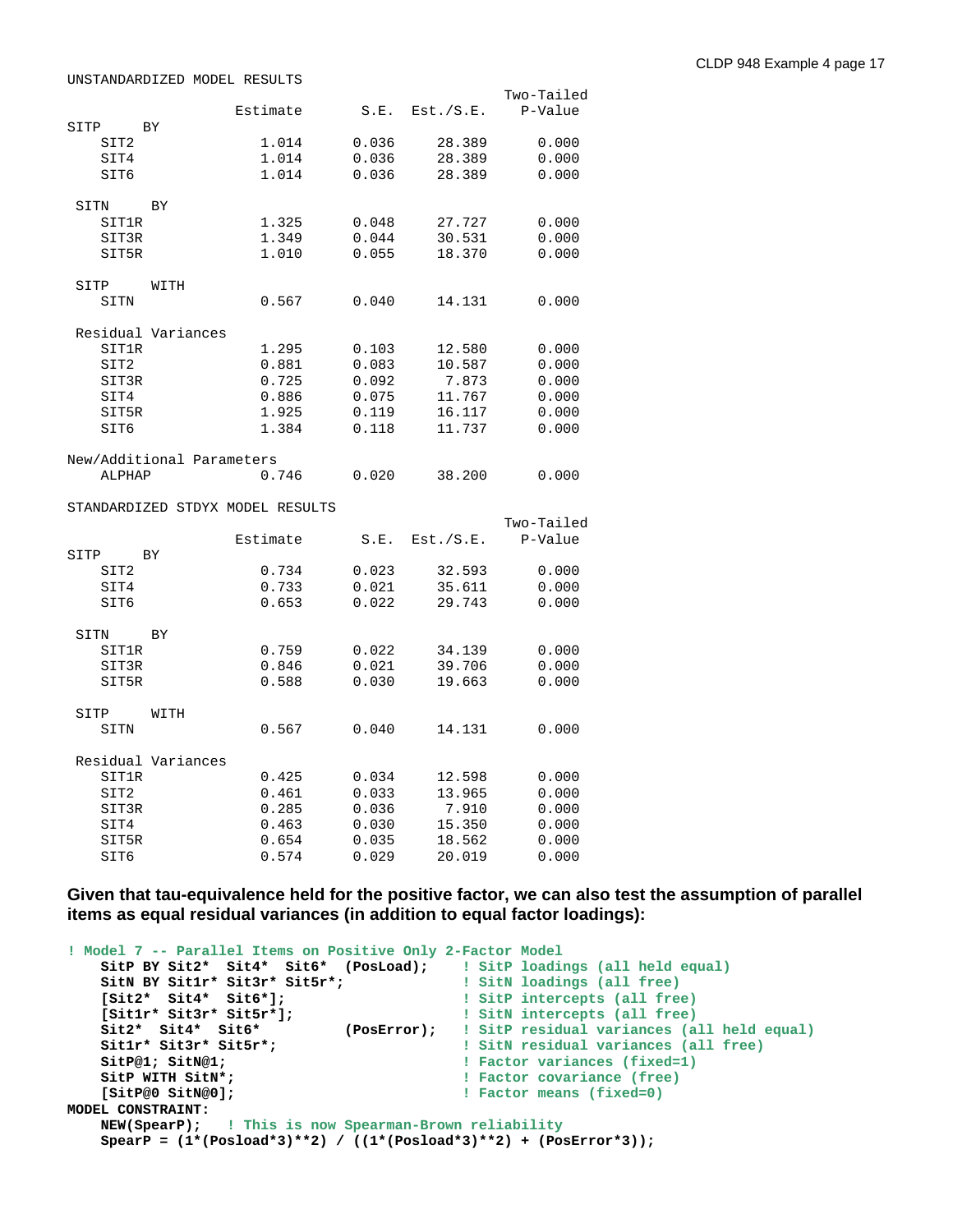**UNSTANDARDIZED MODEL RESULTS**

| Loglikelihood                |              |
|------------------------------|--------------|
| HO Value                     | $-11361.960$ |
| HO Scaling Correction Factor | 1.3443       |
| for MLR                      |              |
| H1 Value                     | $-11322.435$ |
| H1 Scaling Correction Factor | 1.4073       |
| for MLR                      |              |
|                              |              |

|         | RMSEA (Root Mean Square Error Of Approximation) |               |
|---------|-------------------------------------------------|---------------|
|         | Estimate                                        | 0.056         |
|         | 90 Percent C.I.                                 | $0.041$ 0.072 |
|         | Probability RMSEA $\leq$ .05                    | 0.244         |
| CFI/TLI |                                                 |               |
|         | CFI                                             | 0.963         |
|         | TT.T                                            | 0.954         |

| 11361.960<br>1.3443                     | Does the assumption of parallel items hold for<br>the positive items? How do we know? |
|-----------------------------------------|---------------------------------------------------------------------------------------|
| 11322.435<br>1.4073                     |                                                                                       |
| ation)<br>0.056<br>41<br>0.072<br>0.244 |                                                                                       |
|                                         |                                                                                       |

|                                                                    |                    | Estimate                                           | S.E.                                               | Est./S.E.                                               | Two-Tailed<br>P-Value                              |
|--------------------------------------------------------------------|--------------------|----------------------------------------------------|----------------------------------------------------|---------------------------------------------------------|----------------------------------------------------|
| SITP<br>SIT <sub>2</sub><br>SIT4<br>SIT6                           | <b>BY</b>          | 1.005<br>1.005<br>1.005                            | 0.035<br>0.035<br>0.035                            | 28.455<br>28.455<br>28.455                              | 0.000<br>0.000<br>0.000                            |
| SITN<br>SIT1R<br>SIT3R<br>SIT5R                                    | <b>BY</b>          | 1.325<br>1.347<br>1.011                            | 0.048<br>0.044<br>0.055                            | 27.816<br>30.623<br>18.408                              | 0.000<br>0.000<br>0.000                            |
| SITP<br>SITN                                                       | WITH               | 0.581                                              | 0.040                                              | 14.581                                                  | 0.000                                              |
| <b>SIT1R</b><br>SIT <sub>2</sub><br>SIT3R<br>SIT4<br>SIT5R<br>SIT6 | Residual Variances | 1.294<br>1.060<br>0.728<br>1.060<br>1.922<br>1.060 | 0.102<br>0.061<br>0.091<br>0.061<br>0.119<br>0.061 | 12.645<br>17.452<br>7.992<br>17.452<br>16.095<br>17.452 | 0.000<br>0.000<br>0.000<br>0.000<br>0.000<br>0.000 |

### **STANDARDIZED STDYX MODEL RESULTS**

| SITP  | ВY                 |       |       |        |       |
|-------|--------------------|-------|-------|--------|-------|
| SIT2  |                    | 0.698 | 0.019 | 37.365 | 0.000 |
| SIT4  |                    | 0.698 | 0.019 | 37.365 | 0.000 |
| SIT6  |                    | 0.698 | 0.019 | 37.365 | 0.000 |
| SITN  | ВY                 |       |       |        |       |
| SIT1R |                    | 0.759 | 0.022 | 34.339 | 0.000 |
|       |                    |       |       |        |       |
| SIT3R |                    | 0.845 | 0.021 | 40.011 | 0.000 |
| SIT5R |                    | 0.589 | 0.030 | 19.713 | 0.000 |
| SITP  | WITH               |       |       |        |       |
| SITN  |                    | 0.581 | 0.040 | 14.581 | 0.000 |
|       | Residual Variances |       |       |        |       |
| SIT1R |                    | 0.424 | 0.034 | 12.652 | 0.000 |
|       |                    |       |       |        |       |
| SIT2  |                    | 0.512 | 0.026 | 19.616 | 0.000 |
| SIT3R |                    | 0.286 | 0.036 | 8.024  | 0.000 |
| SIT4  |                    | 0.512 | 0.026 | 19.616 | 0.000 |
| SIT5R |                    | 0.653 | 0.035 | 18.520 | 0.000 |
| SIT6  |                    | 0.512 | 0.026 | 19.616 | 0.000 |
|       |                    |       |       |        |       |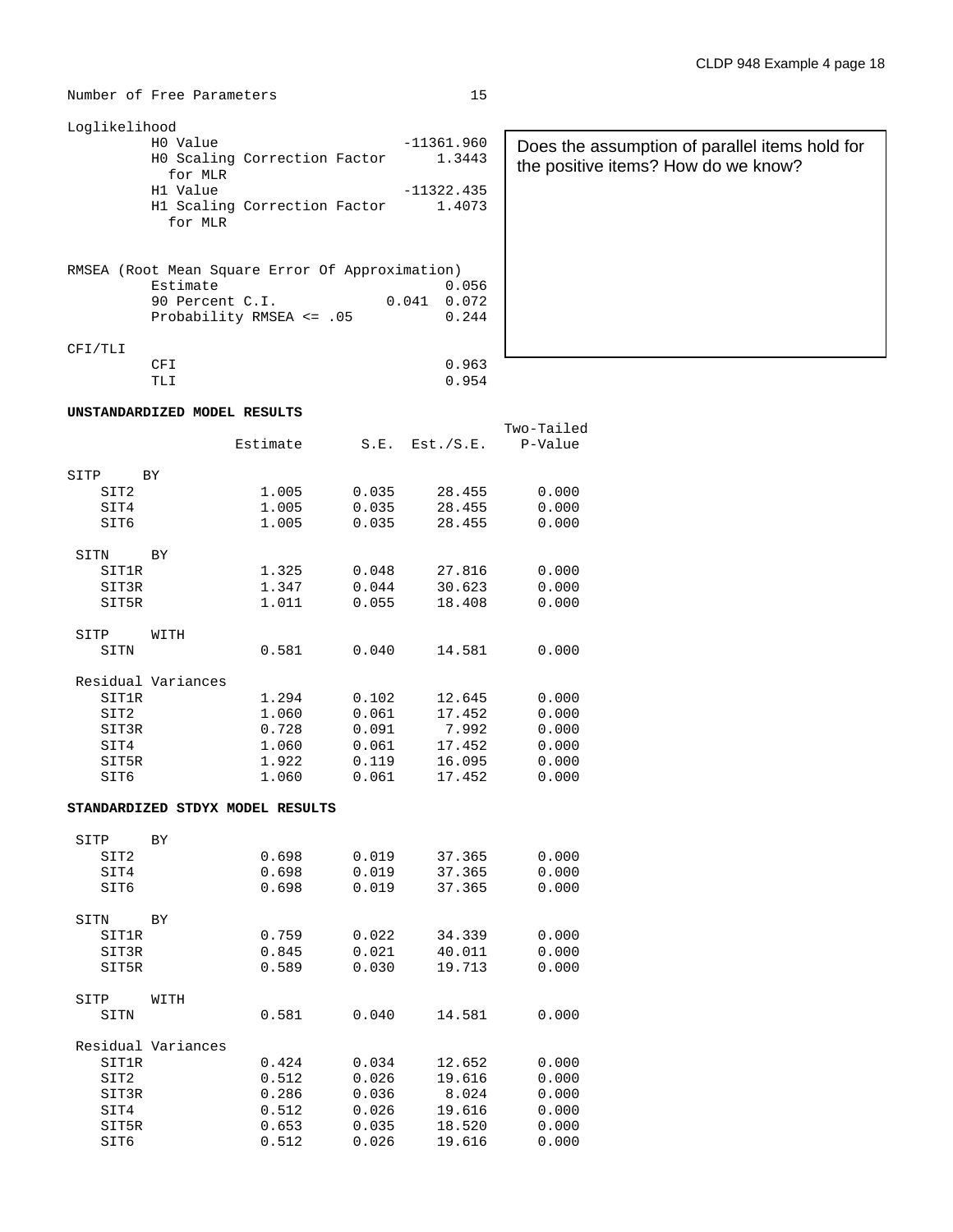## **Example write-up describing these analyses…**

*(Note: You may borrow the phrasing contained in this example to describe various aspects of your analyses, but your own results sections will not mimic this example exactly—they should be customized to describe the how and the why of what you did, specifically).*

(Descriptive information for the sample and items would have already been given in the method section…)

The reliability and dimensionality of six items each assessing forgiveness of situations was assessed in a sample of 1,103 persons with a confirmatory factor analysis using robust maximum likelihood estimation (MLR) in M*plus* v. 8.1 (Muthén & Muthén, 1998–2017). All models were identified by setting any latent factor means to 0 and latent factor variances to 1, such that all item intercepts, item factor loadings, and item residual variances were then estimated. The six items utilized a seven-point response scale, and three items were reverse-coded prior to analysis such that higher values then indicated greater levels of situation forgiveness for all items. As reported in Table 1, model fit statistics include the obtained model  $\chi^2$ , its scaling factor (in which values different than 1.000 indicate deviations from normality), its degrees of freedom, and its *p*-value (in which non-significance is desirable for good fit), CFI, or Comparative Fit Index (in which values higher than .95 are desirable for good fit), and the RMSEA, or Root Mean Square Error of Approximation, point estimate and 90% confidence interval (in which values lower than .06 are desirable for good fit). As reported in Table 2, nested model comparisons were conducted using the rescaled −2ΔLL with degrees of freedom equal to the rescaled difference in the number of parameters between models (i.e., a rescaled likelihood ratio test). The specific models examined are described in detail below.

Although a one-factor model was initially posited to account for the pattern of covariance across these six items, it resulted in poor fit, as shown in Table 1. Although each item had a significant factor loading (with standardized loadings ranging from .509 to .778), a single latent factor did not adequately describe the pattern of relationship across these six items as initially hypothesized. Sources of local misfit were identified using the normalized residual covariance matrix, available via the RESIDUAL output option in M*plus*, in which individual values were calculated as: (observed covariance – expected covariance) / SD(observed covariance). Relatively large positive residual covariances were observed among items 2, 4, and 6 (the positively-worded items), indicating that these items were more related than was predicted by the singlefactor model. Modification indices, available via the MODINDICES output option in M*plus*, corroborated this pattern, further suggesting additional remaining relationships among the negatively-worded items as well.

The necessity of separate latent factors for the positively-worded and negatively-worded items was tested by specifying a two-factor model in which the positively-worded items 2, 4, and 6 indicated a *forgiveness* factor, and in which negatively-worded items 1, 3, and 5 indicated a *not unforgiveness* factor, and in which the two factors were allowed to correlate. The two-factor model fit was acceptable by every criterion except the significant  $\chi^2$ , likely due to the large sample. In addition, the two-factor model fit significantly better than the one-factor model, as reported in Table 2, indicating that the estimated correlation between the two factors of .564 was significantly less than 1.000. Thus, the six items appeared to measure two separate but related constructs. Further examination of local fit via normalized residual covariances and modification indices yielded no interpretable remaining relationships, and thus this two-factor model was retained.

Table 3 provides the estimates and their standard errors for the item factor loadings, intercepts, and residual variances from both the unstandardized and standardized solutions. All factor loadings and the factor covariance were statistically significant. As shown in Table 3, standardized loadings for the forgiveness factor items ranged from .625 to .759 (with  $R^2$  values for the amount of item variance accounted for by the factor ranging from .390 to .575), and standardized loadings for the not unforgiveness factor ranged from .588 to .846 (with  $R^2$  values of .346 to .715), suggesting the factor loadings were practically significant as well. Omega model-based reliability was calculated for the sum scores of each factor as described in Brown (2006) as the squared sum of the factor loadings divided by the squared sum of the factor loadings plus the sum of the error variances plus twice the sum of the error covariances (although no error covariances were included here). Omega was .744 for the forgiveness factor and .775 for the not unforgiveness factor, suggesting marginal reliability for both of the three-item scales.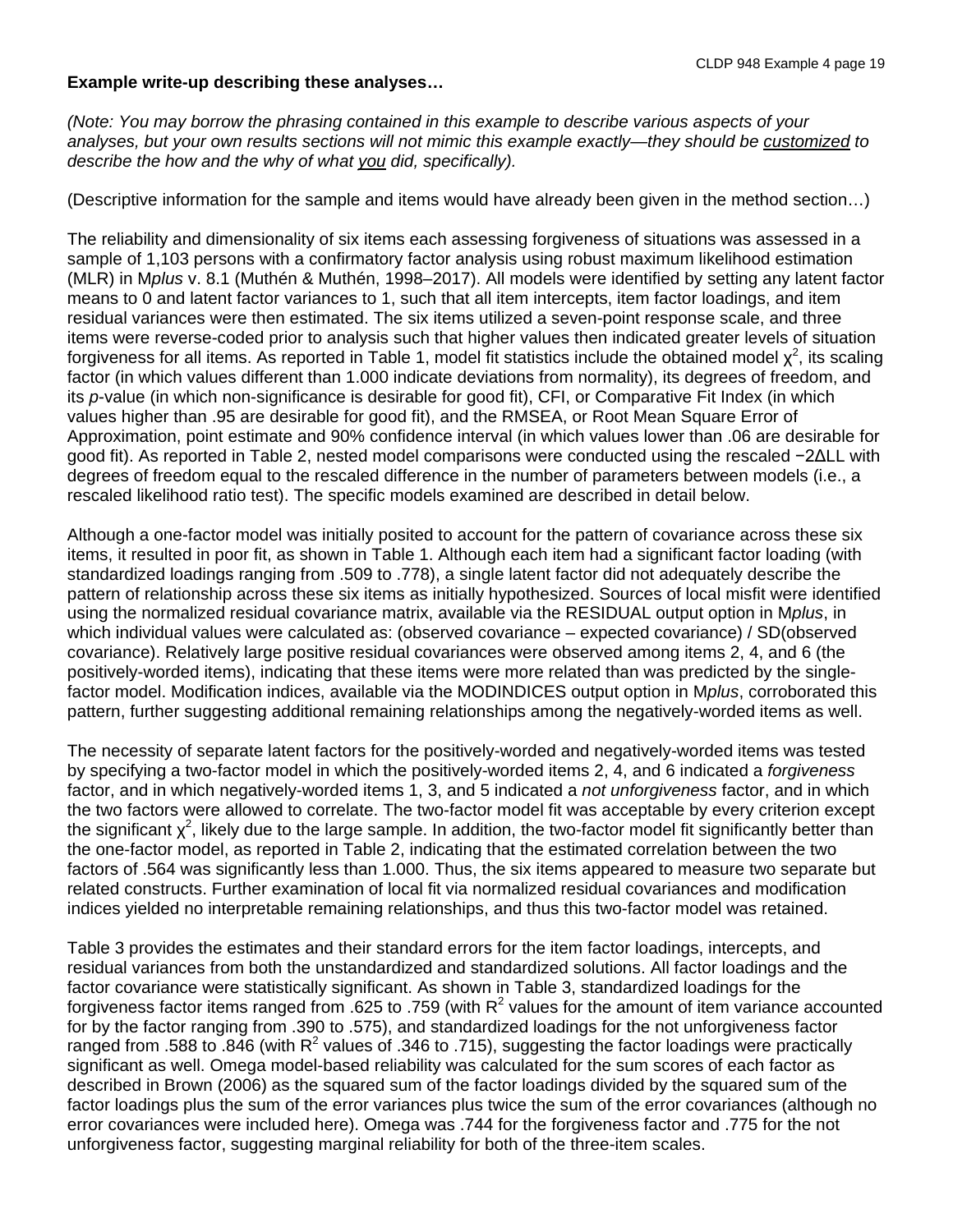The resulting distribution of the factors was examined by requesting empirical Bayes estimates of the individual scores for each factor, as shown in Figure 1. Factor determinacy estimates, available via the FSDETERMINACY output option in Mplus, were .882 and .908, respectively, for the forgiveness and not unforgiveness factors (with standard errors for the factor scores of .472 and .418), indicating that the estimated factor scores were strongly related to their model-based counterparts. In addition, Figure 2 shows the predicted response for each item as a linear function of the latent factor based on the estimated model parameters. As shown, the predicted item response goes above the highest response option just before a latent factor score of 2 (i.e., 2 SDs above the mean), resulting in a ceiling effect for both sets of factor scores, as also shown in Figure 1. In addition, for the not unforgiveness factor, the predicted item response goes below the lowest response option just before a latent factor score of -3 (i.e., 3 SDs below the mean), resulting in a floor effect for the not unforgiveness factor, as also shown in Figure 1.

The extent to which the items within each factor could be seen as exchangeable was then examined via an additional set of nested model comparisons, as reported in Table 1 (for fit) and Table 2 (for comparisons of fit). First, the assumption of tau-equivalence (i.e., true-score equivalence, equal discrimination across items) was examined by constraining the factor loadings to be equal within a factor. For the not unforgiveness factor, the tau-equivalent model fit was acceptable but was significantly worse than the original two-factor model fit (i.e., in which all loadings were estimated freely). For the forgiveness factor, however, the tauequivalent model fit was acceptable and was not significantly worse than the original two-factor model fit. Thus, the assumption of tau-equivalence held for the forgiveness factor items only. Finally, the assumption of parallel items (i.e., equal factor loadings and equal residual variances, or equal reliability across items) was examined for the forgiveness factor items only, and the resulting model fit was acceptable but was significantly worse than the tau-equivalent forgiveness factor model fit. Thus, the assumption of parallel items did not hold for the forgiveness factor items. In summary, while the not unforgiveness factor items were not exchangeable, the forgiveness factor items were exchangeable with respect to their factor loadings only (i.e., equal discrimination, but not equal item residual variances or item reliability).

Tables would be built as seen in the excel workbook:

Table 1  $\rightarrow$  "Model Fit Table 1" worksheet Table 2  $\rightarrow$  "MLR Comparisons Table 2" worksheet Table 3  $\rightarrow$  "Model Estimates Table 3" worksheet

Figures would be built as seen in this example:

Figure 1  $\rightarrow$  Can be built in Mplus Figure  $2 \rightarrow$  Can be built using "Factor Model Predictions" worksheet

References:

Muthén, L. K., & Muthén, B.O. (1998–2017). *Mplus User's Guide*. Eighth Edition. Los Angeles, CA: Muthén & Muthén.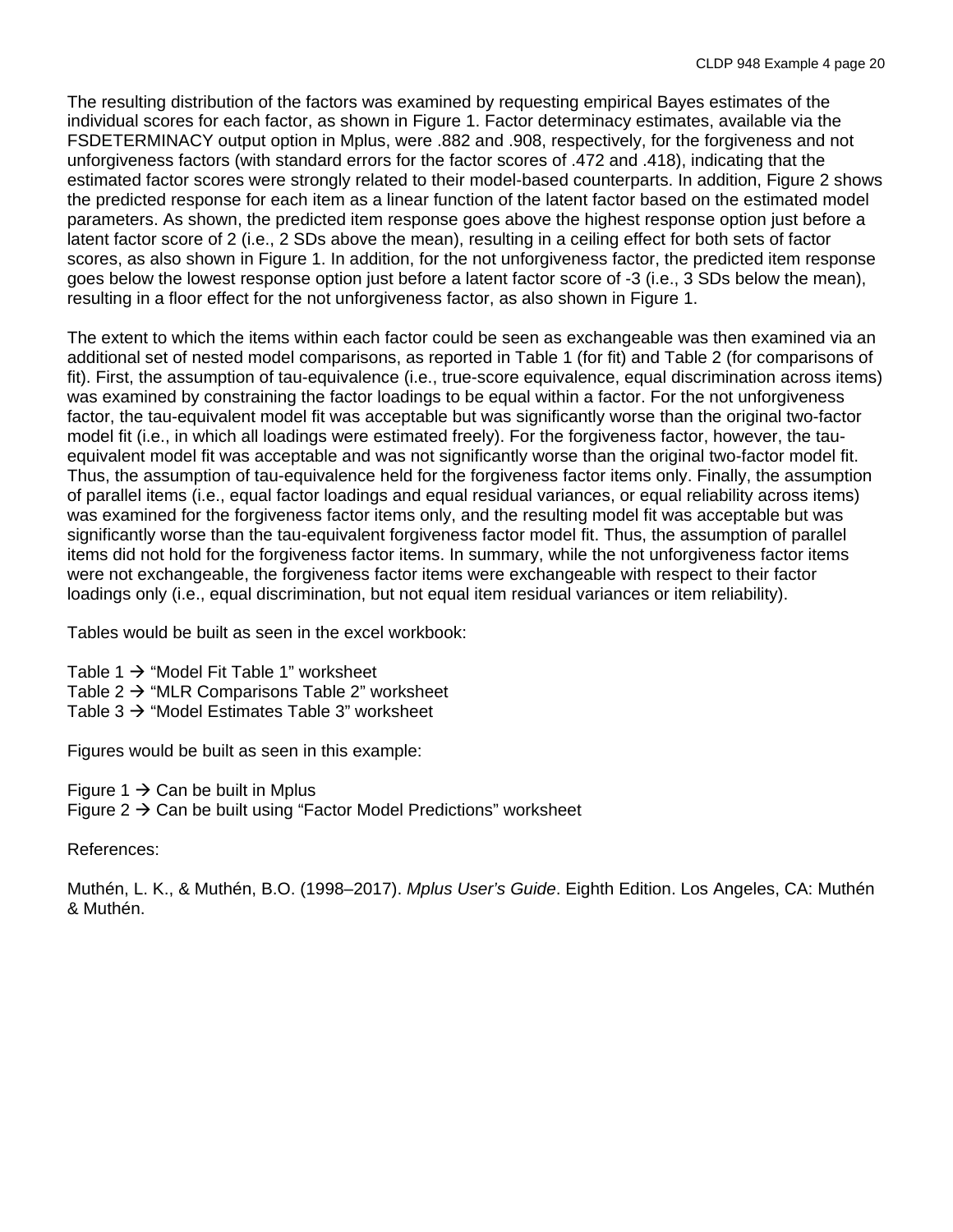```
Example 4 Continued: CFA Using Forgiveness of Situations (N = 1103) using SAS MIXED
```
**SAS Code to Read in Mplus Data:**

```
* Import data from Mplus, becomes var1-var23 without names at top;
PROC IMPORT OUT=work.Situation DATAFILE= "&example.\Study2.dat" DBMS=TAB REPLACE;
      GETNAMES=NO; DATAROW=1; RUN;
* Rename variables, remove missing values;
DATA Situation; SET Situation;
      ARRAY old(23) var1-var23;
      ARRAY new(23) PersonID Self1 Self2r Self3 Self4r Self5 Self6r
                     Other1r Other2 Other3r Other4 Other5r Other6
                    Sit1r Sit2 Sit3r Sit4 Sit5r Sit6
                    Selfsub Othsub Sitsub HFSsum;
      DO i=1 TO 23; new(i)=old(i); IF new(i)=99999 THEN new(i)=.; END;
      DROP i var1-var23; RUN;
* Stack situation items;
DATA SituationStacked; SET Situation;
      ARRAY aitem(6) Sit1r Sit2 Sit3r Sit4 Sit5r Sit6;
      DO i=1 TO 6; itemnum=i; response=aitem(i); OUTPUT; END; DROP i; RUN;
```
**Independence (Null) Baseline Model: Item means and variances, but NO covariances**

|             |                | TITLE "Independence (Null) CFA Model in MIXED";<br>CLASS PersonID itemnum:                                     |                                   |         |            |         | PROC MIXED DATA=SituationStacked NOITPRINT NOCLPRINT COVTEST IC NAMELEN=100 METHOD=ML; |
|-------------|----------------|----------------------------------------------------------------------------------------------------------------|-----------------------------------|---------|------------|---------|----------------------------------------------------------------------------------------|
|             |                | MODEL response = itemnum / SOLUTION NOINT NOTEST;<br>REPEATED itemnum / TYPE=TOEPH(1) SUBJECT=PersonID R; RUN; |                                   |         |            |         | TYPE=TOEPH(1) predicts a<br>diagonal matrix (would be the<br>same as TYPE=UN(1).       |
|             |                |                                                                                                                | Estimated R Matrix for PersonID 1 |         |            |         |                                                                                        |
| Row         | Col1           | Co12                                                                                                           | Col <sub>3</sub>                  | Col4    | Co15       | Col6    |                                                                                        |
| 1           | 3.0493         |                                                                                                                |                                   |         |            |         |                                                                                        |
| 2           |                | 1.9028                                                                                                         |                                   |         |            |         |                                                                                        |
| 3           |                |                                                                                                                | 2.5431                            |         |            |         |                                                                                        |
| 4           |                |                                                                                                                |                                   | 1.9672  |            |         | The <b>R</b> matrix shows the                                                          |
| 5           |                |                                                                                                                |                                   |         | 2.9451     |         | unconditional variances per                                                            |
| 6           |                |                                                                                                                |                                   |         |            | 2.3412  | item-repeated in the next<br>piece of output as Var(item).                             |
|             |                | Covariance Parameter Estimates                                                                                 |                                   |         |            |         | Note that this independence                                                            |
| Cov         |                |                                                                                                                | Standard                          | Z       |            |         | model predicts NO                                                                      |
| Parm        | Subject        | Estimate                                                                                                       | Error                             | Value   | Pr > Z     |         | covariances between items.                                                             |
| Var(1)      | PersonID       | 3.0493                                                                                                         | 0.1298                            | 23.48   | < .0001    |         |                                                                                        |
| Var(2)      | PersonID       | 1.9028                                                                                                         | 0.08102                           | 23.48   | < .0001    |         |                                                                                        |
| Var(3)      | PersonID       | 2.5431                                                                                                         | 0.1083                            | 23.48   | < .0001    |         |                                                                                        |
| Var(4)      | PersonID       | 1.9672                                                                                                         | 0.08377                           | 23.48   | < .0001    |         |                                                                                        |
| Var(5)      | PersonID       | 2.9451                                                                                                         | 0.1254                            | 23.48   | < .0001    |         |                                                                                        |
| Var(6)      | PersonID       | 2.3412                                                                                                         | 0.09969                           | 23.48   | < .0001    |         |                                                                                        |
|             |                |                                                                                                                | Information Criteria              |         |            |         | Model fit is given as -2LL                                                             |
| Neg2LogLike | Parms          | AIC                                                                                                            | <b>AICC</b>                       | HQIC    | <b>BIC</b> | CAIC    | rather than LL (but otherwise is                                                       |
| 24625.9     | 12             | 24649.9                                                                                                        | 24650.0                           | 24672.6 | 24710.0    | 24722.0 | the same as given from Mplus).                                                         |
|             |                |                                                                                                                | Solution for Fixed Effects        |         |            |         |                                                                                        |
|             |                |                                                                                                                | Standard                          |         |            |         | The fixed effects show the                                                             |
| Effect      | itemnum        | Estimate                                                                                                       | Error                             | DF      | t Value    | Pr >  t | unconditional means per item.                                                          |
| itemnum     | $\mathbf{1}$   | 4.5467                                                                                                         | 0.05258                           | 5509    | 86.47      | < .0001 |                                                                                        |
| itemnum     | $\overline{c}$ | 5.2892                                                                                                         | 0.04153                           | 5509    | 127.35     | < .0001 |                                                                                        |
| itemnum     | 3              | 4.8957                                                                                                         | 0.04802                           | 5509    | 101.96     | < .0001 |                                                                                        |
| itemnum     | $\overline{4}$ | 5.3590                                                                                                         | 0.04223                           | 5509    | 126.90     | < .0001 |                                                                                        |
| itemnum     | 5              | 4.8604                                                                                                         | 0.05167                           | 5509    | 94.06      | < 0001  |                                                                                        |
| itemnum     | 6              | 5.3209                                                                                                         | 0.04607                           | 5509    | 115.49     | < 0001  |                                                                                        |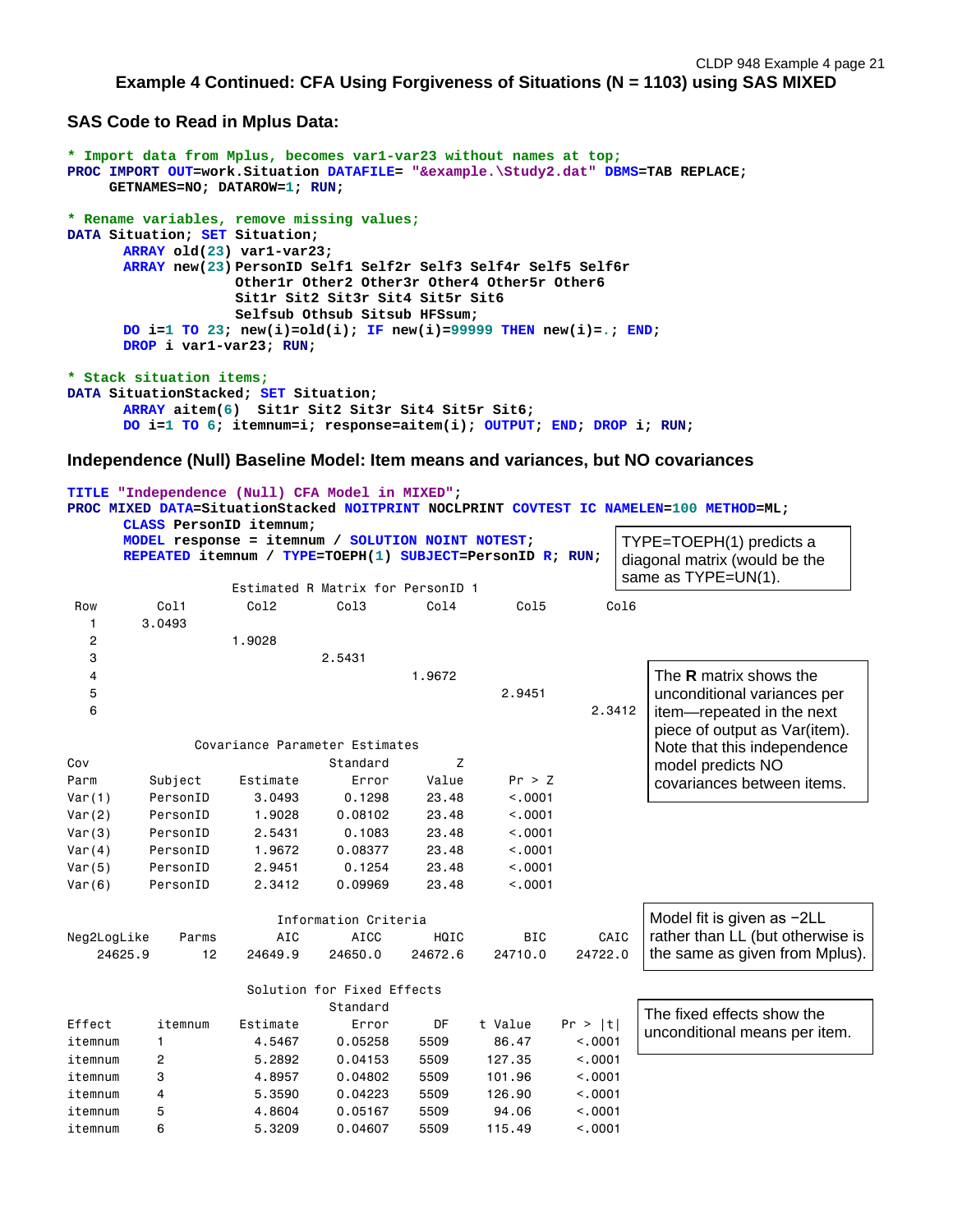## **Saturated (Unstructured) Baseline Model: Item means, variances, and covariances in original data**

|             | TITLE "Saturated (Unstructured) CFA Model in MIXED";<br>CLASS PersonID itemnum;                                   |                                               |                                        |         |              |         | PROC MIXED DATA=SituationStacked NOITPRINT NOCLPRINT COVTEST IC NAMELEN=100 METHOD=ML; |
|-------------|-------------------------------------------------------------------------------------------------------------------|-----------------------------------------------|----------------------------------------|---------|--------------|---------|----------------------------------------------------------------------------------------|
|             | MODEL response = itemnum / SOLUTION NOINT NOTEST;<br>REPEATED itemnum / TYPE=UN(6) SUBJECT=PersonID R RCORR; RUN; |                                               |                                        |         |              |         | TYPE=UN(6) predicts a fully-<br>estimated matrix with no<br>constraints whatsoever.    |
|             |                                                                                                                   |                                               | Estimated R Matrix for PersonID 1      |         |              |         |                                                                                        |
| Row         | Col1                                                                                                              | Co12                                          | Col3                                   | Col4    | Co15         | Co16    |                                                                                        |
| 1           | 3.0493                                                                                                            | 0.5772                                        | 1.8022                                 | 0.7339  | 1.3583       | 0.7946  | The <b>R</b> matrix shows the                                                          |
| 2           | 0.5772                                                                                                            | 1.9028                                        | 0.6974                                 | 1.1029  | 0.6043       | 0.9652  | unconditional variances and                                                            |
| 3           | 1.8022                                                                                                            | 0.6974                                        | 2.5431                                 | 0.8244  | 1.3191       | 0.8676  | covariances for the items.                                                             |
| 4           | 0.7339                                                                                                            | 1.1029                                        | 0.8244                                 | 1.9672  | 0.6947       | 0.9618  |                                                                                        |
| 5           | 1.3583                                                                                                            | 0.6043                                        | 1.3191                                 | 0.6947  | 2.9451       | 0.7982  | <b>RCORR</b> is the unconditional                                                      |
| 6           | 0.7946                                                                                                            | 0.9652                                        | 0.8676                                 | 0.9618  | 0.7982       | 2.3412  | correlation matrix.                                                                    |
|             |                                                                                                                   | Estimated R Correlation Matrix for PersonID 1 |                                        |         |              |         | Note THIS IS THE DATA-                                                                 |
| Row         | Col1                                                                                                              | Co12                                          | Co13                                   | Co14    | Co15         | Co16    | the only discrepancies you'd                                                           |
| 1           | 1.0000                                                                                                            | 0.2396                                        | 0.6472                                 | 0.2997  | 0.4533       | 0.2974  | see relative to descriptive                                                            |
| 2           | 0.2396                                                                                                            | 1.0000                                        | 0.3170                                 | 0.5700  | 0.2553       | 0.4573  | statistics would be from                                                               |
| 3           | 0.6472                                                                                                            | 0.3170                                        | 1.0000                                 | 0.3686  | 0.4820       | 0.3555  | missing data, as these are ML                                                          |
| 4           | 0.2997                                                                                                            | 0.5700                                        | 0.3686                                 | 1.0000  | 0.2886       | 0.4482  | estimates (that assume MAR                                                             |
| 5           | 0.4533                                                                                                            | 0.2553                                        | 0.4820                                 | 0.2886  | 1.0000       | 0.3040  | rather than MCAR as in                                                                 |
| 6           | 0.2974                                                                                                            | 0.4573                                        | 0.3555                                 | 0.4482  | 0.3040       | 1.0000  | listwise deletion).                                                                    |
|             |                                                                                                                   | Covariance Parameter Estimates                |                                        |         |              |         |                                                                                        |
|             |                                                                                                                   |                                               | Standard                               | Z       |              |         |                                                                                        |
| Cov Parm    | Subject                                                                                                           | Estimate                                      | Error                                  | Value   | Pr Z         |         |                                                                                        |
| UN(1,1)     | PersonID                                                                                                          | 3.0493                                        | 0.1298                                 | 23.48   | < .0001      |         |                                                                                        |
| UN(2,1)     | PersonID                                                                                                          | 0.5772                                        | 0.07458                                | 7.74    | < .0001      |         |                                                                                        |
| UN(2, 2)    | PersonID                                                                                                          | 1.9028                                        | 0.08102                                | 23.48   | < .0001      |         |                                                                                        |
| UN(3,1)     | PersonID                                                                                                          | 1.8022                                        | 0.09988                                | 18.04   | < .0001      |         |                                                                                        |
| UN(3, 2)    | PersonID                                                                                                          | 0.6974                                        | 0.06948                                | 10.04   | < .0001      |         |                                                                                        |
| UN(3,3)     | PersonID                                                                                                          | 2.5431                                        | 0.1083                                 | 23.48   | < .0001      |         |                                                                                        |
| UN(4,1)     | PersonID                                                                                                          | 0.7339                                        | 0.07699                                | 9.53    | < .0001      |         |                                                                                        |
| UN(4, 2)    | PersonID                                                                                                          | 1.1029                                        | 0.06705                                | 16.45   | < .0001      |         |                                                                                        |
| UN(4,3)     | PersonID                                                                                                          | 0.8244                                        | 0.07178                                | 11.49   | < .0001      |         |                                                                                        |
| UN(4, 4)    | PersonID                                                                                                          | 1.9672                                        | 0.08377                                | 23.48   | < .0001      |         |                                                                                        |
| UN(5,1)     | PersonID                                                                                                          | 1.3583                                        | 0.09907                                | 13.71   | < .0001      |         |                                                                                        |
| UN(5, 2)    | PersonID                                                                                                          | 0.6043                                        | 0.07356                                | 8.21    | < .0001      |         |                                                                                        |
| UN(5,3)     | PersonID                                                                                                          | 1.3191                                        | 0.09148                                | 14.42   | < .0001      |         |                                                                                        |
| UN(5, 4)    | PersonID                                                                                                          | 0.6947                                        | 0.07543                                | 9.21    | < .0001      |         |                                                                                        |
| UN(5, 5)    | PersonID                                                                                                          | 2.9451                                        | 0.1254                                 | 23.48   | < .0001      |         |                                                                                        |
| UN(6, 1)    | PersonID                                                                                                          | 0.7946                                        | 0.08393                                | 9.47    | < .0001      |         |                                                                                        |
| UN(6, 2)    | PersonID                                                                                                          | 0.9652                                        | 0.06988                                | 13.81   | < .0001      |         |                                                                                        |
| UN(6,3)     | PersonID                                                                                                          | 0.8676                                        | 0.07798                                | 11.13   | < .0001      |         |                                                                                        |
| UN(6, 4)    | PersonID                                                                                                          | 0.9618                                        | 0.07081                                | 13.58   | < .0001      |         |                                                                                        |
| UN(6, 5)    | PersonID                                                                                                          | 0.7982                                        | 0.08264                                | 9.66    | < .0001      |         |                                                                                        |
| UN(6, 6)    | PersonID                                                                                                          | 2.3412                                        | 0.09969                                | 23.48   | $\sim$ .0001 |         |                                                                                        |
|             |                                                                                                                   |                                               | Information Criteria                   |         |              |         |                                                                                        |
| Neg2LogLike | Parms                                                                                                             | AIC                                           | <b>AICC</b>                            | HQIC    | BIC          | CAIC    |                                                                                        |
| 22644.9     | 27                                                                                                                | 22698.9                                       | 22699.1                                | 22750.0 | 22834.0      | 22861.0 |                                                                                        |
|             |                                                                                                                   |                                               | Solution for Fixed Effects<br>Standard |         |              |         |                                                                                        |
| Effect      | itemnum                                                                                                           | Estimate                                      | Error                                  | DF      | t Value      | Pr >  t |                                                                                        |
| itemnum     | 1                                                                                                                 | 4.5467                                        | 0.05258                                | 5509    | 86.47        | < .0001 |                                                                                        |
| itemnum     | 2                                                                                                                 | 5.2892                                        | 0.04153                                | 5509    | 127.35       | < .0001 | The fixed effects again show the                                                       |
| itemnum     | 3                                                                                                                 | 4.8957                                        | 0.04802                                | 5509    | 101.96       | < .0001 | unconditional means per item.                                                          |
| itemnum     | 4                                                                                                                 | 5.3590                                        | 0.04223                                | 5509    | 126.90       | < .0001 |                                                                                        |
| itemnum     | 5                                                                                                                 | 4.8604                                        | 0.05167                                | 5509    | 94.06        | < .0001 |                                                                                        |
| itemnum     | 6                                                                                                                 | 5.3209                                        | 0.04607                                | 5509    | 115.49       | < .0001 |                                                                                        |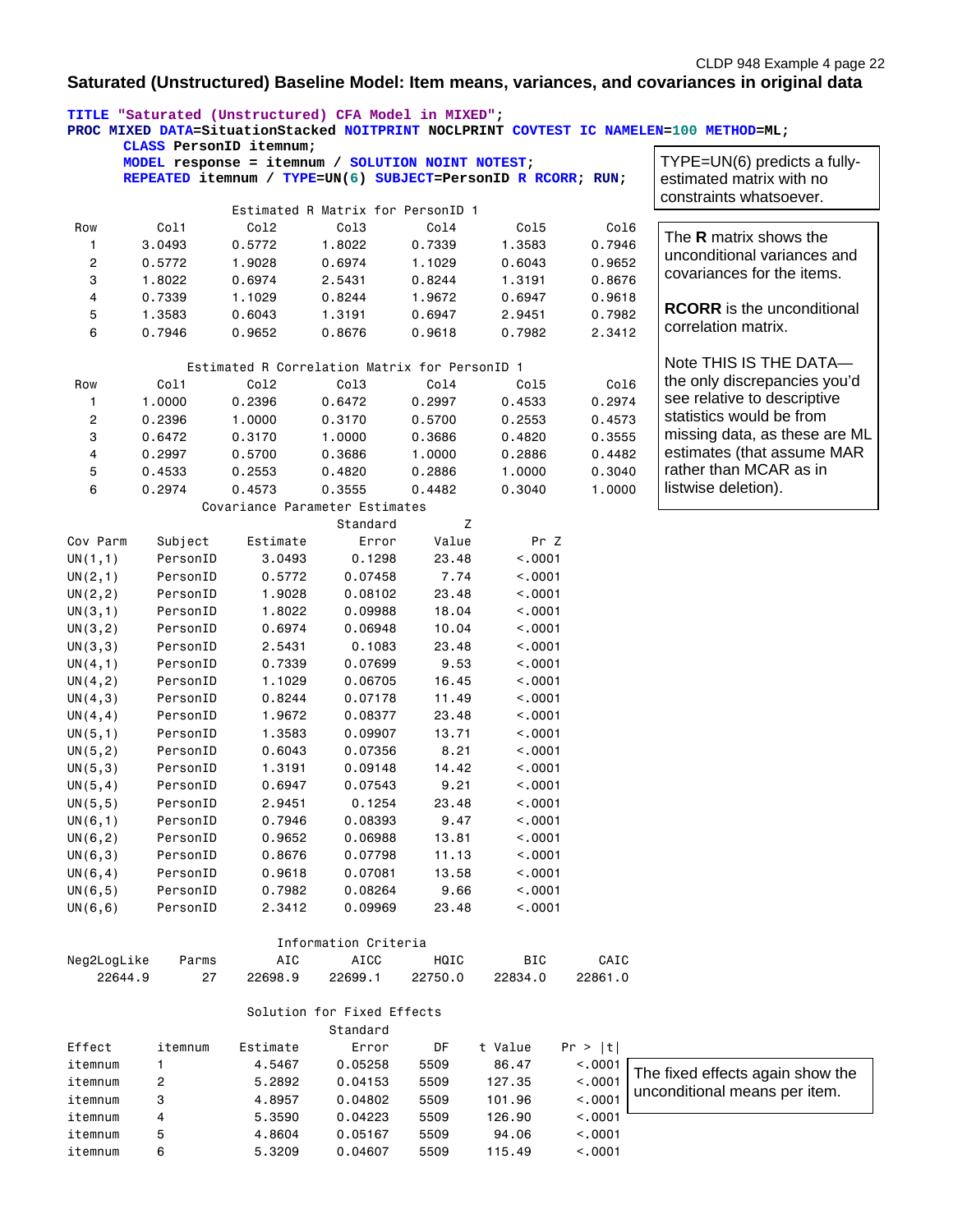### **Model 1. Single Factor with Fully Z-Scored Factor Model Identification (Factor Variance = 1, Factor Mean = 0, All Loadings and Intercepts Estimated)**

|             | CLASS PersonID itemnum;                           |                                               |                                        |         | TITLE "Single-Factor CFA Model (Factor Variance=1, Factor Mean=0) in MIXED"; |         | PROC MIXED DATA=SituationStacked NOITPRINT NOCLPRINT COVTEST IC NAMELEN=100 METHOD=ML; |
|-------------|---------------------------------------------------|-----------------------------------------------|----------------------------------------|---------|------------------------------------------------------------------------------|---------|----------------------------------------------------------------------------------------|
|             |                                                   |                                               |                                        |         |                                                                              |         | TYPE=FA(1) creates the covariance                                                      |
|             | MODEL response = itemnum / SOLUTION NOINT NOTEST; |                                               |                                        |         |                                                                              |         |                                                                                        |
| RUN:        |                                                   |                                               |                                        |         | REPEATED itemnum / TYPE=FA(1) SUBJECT=PersonID R RCORR;                      |         | matrix that would be predicted by a<br>single-factor model.                            |
|             |                                                   |                                               |                                        |         |                                                                              |         |                                                                                        |
|             |                                                   |                                               | Estimated R Matrix for PersonID 1      |         |                                                                              |         |                                                                                        |
| Row         | Col1                                              | Co12                                          | Col <sub>3</sub>                       | Col4    | Co15                                                                         | Col6    |                                                                                        |
| 1           | 3.0493                                            | 0.8670                                        | 1.5313                                 | 0.9682  | 1.2626                                                                       | 1.0108  | The R matrix shows the                                                                 |
| 2           | 0.8670                                            | 1.9028                                        | 0.8716                                 | 0.5511  | 0.7187                                                                       | 0.5753  | predicted variances and                                                                |
| 3           | 1.5313                                            | 0.8716                                        | 2.5431                                 | 0.9733  | 1.2692                                                                       | 1.0161  | covariances for the items.                                                             |
| 4           | 0.9682                                            | 0.5511                                        | 0.9733                                 | 1.9672  | 0.8025                                                                       | 0.6424  |                                                                                        |
| 5           | 1.2626                                            | 0.7187                                        | 1.2692                                 | 0.8025  | 2.9451                                                                       | 0.8378  | <b>RCORR</b> is the single-factor                                                      |
| 6           | 1.0108                                            | 0.5753                                        | 1.0161                                 | 0.6424  | 0.8378                                                                       | 2.3412  | predicted correlation matrix.                                                          |
|             |                                                   | Estimated R Correlation Matrix for PersonID 1 |                                        |         |                                                                              |         | THIS IS NO LONGER THE                                                                  |
| Row         | Col1                                              | Co12                                          | Col <sub>3</sub>                       | Col4    | Col5                                                                         | Co16    | DATA. So the objective is to                                                           |
| 1           | 1.0000                                            | 0.3600                                        | 0.5499                                 | 0.3953  | 0.4213                                                                       | 0.3783  | see how close this predicted                                                           |
| 2           | 0.3600                                            | 1.0000                                        | 0.3962                                 | 0.2848  | 0.3036                                                                       | 0.2726  | covariance matrix is from the                                                          |
| 3           | 0.5499                                            | 0.3962                                        | 1.0000                                 | 0.4351  | 0.4638                                                                       | 0.4164  | one given by the saturated                                                             |
| 4           | 0.3953                                            | 0.2848                                        | 0.4351                                 | 1.0000  | 0.3334                                                                       | 0.2994  |                                                                                        |
| 5           | 0.4213                                            | 0.3036                                        | 0.4638                                 | 0.3334  | 1.0000                                                                       | 0.3191  | model (which was the data).                                                            |
| 6           | 0.3783                                            | 0.2726                                        | 0.4164                                 | 0.2994  | 0.3191                                                                       | 1.0000  |                                                                                        |
|             |                                                   | Covariance Parameter Estimates                |                                        |         |                                                                              |         |                                                                                        |
|             |                                                   |                                               |                                        | Z       |                                                                              |         |                                                                                        |
| Cov Parm    | Subject                                           | Estimate                                      | Standard<br>Error                      | Value   | Pr Z                                                                         |         | The FA(item) terms are the item residual<br>variances. The FA(item, factor) terms are  |
|             |                                                   |                                               |                                        |         |                                                                              |         | the item factor loadings.                                                              |
| FA(1)       | PersonID                                          | 1.5259                                        | 0.09440                                | 16.16   | < .0001                                                                      |         |                                                                                        |
| FA(2)       | PersonID                                          | 1.4093                                        | 0.07096                                | 19.86   | < .0001                                                                      |         |                                                                                        |
| FA(3)       | PersonID                                          | 1.0038                                        | 0.07755                                | 12.94   | < .0001                                                                      |         | So the total variance per item is given by:                                            |
| FA(4)       | PersonID                                          | 1.3518                                        | 0.07071                                | 19.12   | < .0001                                                                      |         | loading <sup>2</sup> (1) + error variance, as shown in                                 |
| FA(5)       | PersonID                                          | 1.8986                                        | 0.09312                                | 20.39   | < .0001                                                                      |         | the <b>R</b> matrix above.                                                             |
| FA(6)       | PersonID                                          | 1.6706                                        | 0.08330                                | 20.05   | < .0001                                                                      |         |                                                                                        |
| FA(1,1)     | PersonID                                          | 1.2342                                        | 0.05332                                | 23.15   | < .0001                                                                      |         | Item $1 = 1.2342 \times 2 + 1.5259 = 3.0493$                                           |
| FA(2,1)     | PersonID                                          | 0.7025                                        | 0.04720                                | 14.88   | < 0.0001                                                                     |         | The covariance between items is given                                                  |
| FA(3,1)     | PersonID                                          | 1.2407                                        | 0.04783                                | 25.94   | < .0001                                                                      |         |                                                                                        |
| FA(4,1)     | PersonID                                          | 0.7845                                        | 0.04679                                | 16.76   | < .0001                                                                      |         | by their loadings multiplied together.                                                 |
| FA(5,1)     | PersonID                                          | 1.0230                                        | 0.05202                                | 19.67   | < .0001                                                                      |         |                                                                                        |
| FA(6,1)     | PersonID                                          | 0.8190                                        | 0.05019                                | 16.32   | < .0001                                                                      | 0.8670  | Item 1 and 2 cov = $1.2342*0.7025$ =                                                   |
|             |                                                   |                                               | Information Criteria                   |         |                                                                              |         |                                                                                        |
| Neg2LogLike | Parms                                             | AIC                                           | AICC                                   | HQIC    | BIC                                                                          | CAIC    |                                                                                        |
| 23072.8     | 18                                                | 23108.8                                       | 23108.9                                | 23142.9 | 23198.9                                                                      | 23216.9 |                                                                                        |
|             |                                                   |                                               |                                        |         |                                                                              |         |                                                                                        |
|             |                                                   |                                               | Solution for Fixed Effects<br>Standard |         |                                                                              |         |                                                                                        |
| Effect      | itemnum                                           | Estimate                                      | Error                                  | DF      | t Value                                                                      | Pr >  t |                                                                                        |
| itemnum     | 1                                                 | 4.5467                                        | 0.05258                                | 5509    | 86.47                                                                        | < .0001 | The fixed effects now show the                                                         |
| itemnum     | $\overline{\mathbf{c}}$                           | 5.2892                                        | 0.04153                                | 5509    | 127.35                                                                       | < .0001 | intercepts per item conditional on                                                     |
| itemnum     | 3                                                 | 4.8957                                        | 0.04802                                | 5509    | 101.96                                                                       | < .0001 | $factor = 0$ (which then are equal                                                     |
| itemnum     | 4                                                 | 5.3590                                        | 0.04223                                | 5509    | 126.90                                                                       | < .0001 | to the original item means).                                                           |
| itemnum     | 5                                                 | 4.8604                                        | 0.05167                                | 5509    | 94.06                                                                        | < .0001 |                                                                                        |
| itemnum     | 6                                                 | 5.3209                                        | 0.04607                                | 5509    | 115.49                                                                       | < .0001 |                                                                                        |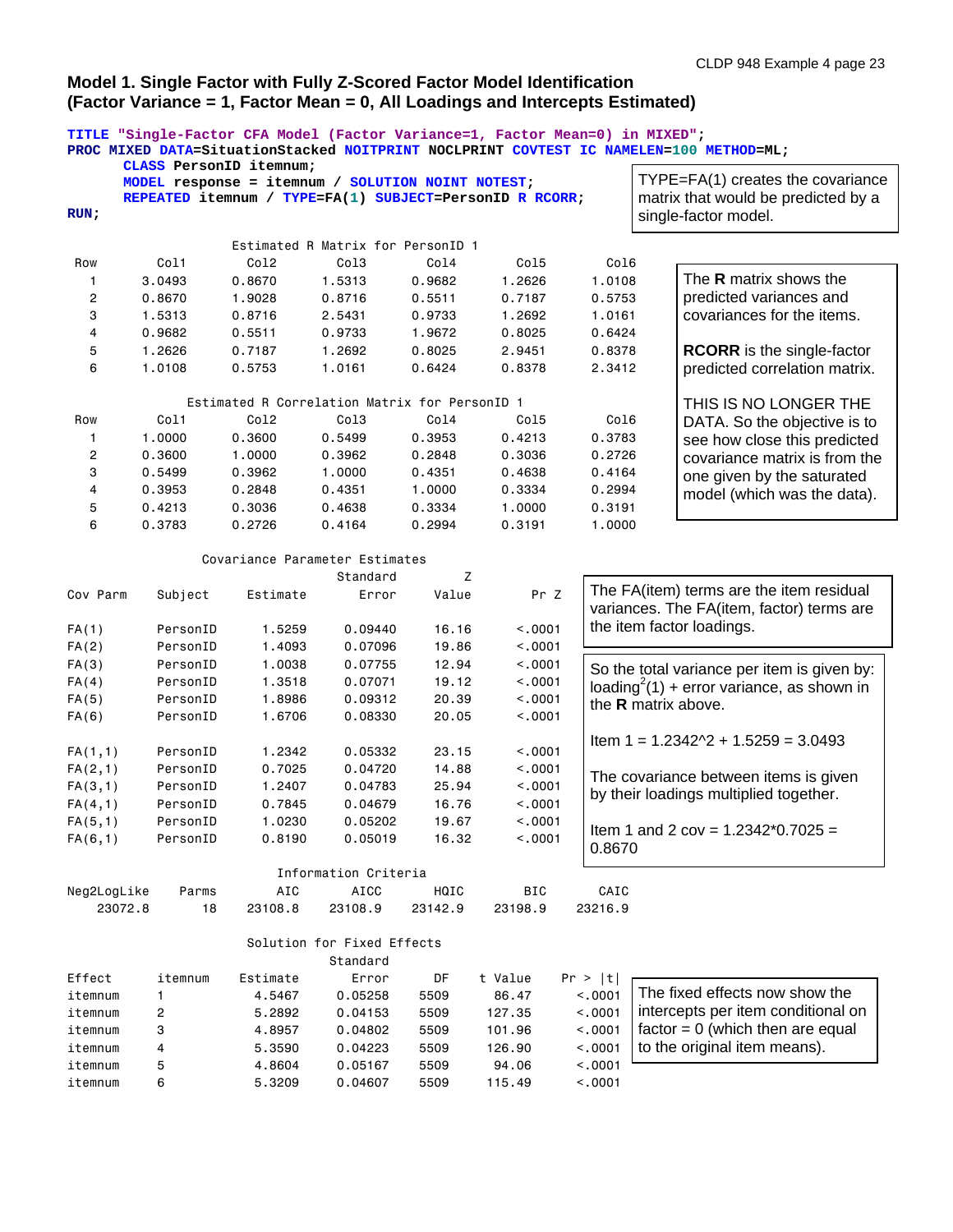# **Tau-Equivalent Items Single-Factor Model with Marker Item Factor Model Identification (Factor Variance = ?, Factor Mean = 0, All Loadings Equal at 1)**

**TITLE "Tau-Equivalent Items Single-Factor CFA Model (Factor Variance=1, Factor Mean=0) in MIXED"; PROC MIXED DATA=SituationStacked NOITPRINT NOCLPRINT COVTEST IC NAMELEN=100 METHOD=ML; CLASS PersonID itemnum;**

|              | MODEL response = itemnum / SOLUTION NOINT NOTEST;<br>RANDOM INTERCEPT / TYPE=UN SUBJECT=PersonID<br>REPEATED itemnum / TYPE=TOEPH(1) SUBJECT=PersonID R; RUN; |                                               |                                   |         | G V VCORR; |         | A random intercept creates a constant<br>source of covariance across all items. |
|--------------|---------------------------------------------------------------------------------------------------------------------------------------------------------------|-----------------------------------------------|-----------------------------------|---------|------------|---------|---------------------------------------------------------------------------------|
|              |                                                                                                                                                               |                                               | Estimated R Matrix for PersonID 1 |         |            |         |                                                                                 |
| Row          | Col1                                                                                                                                                          | Co12                                          | Col3                              | Col4    | Co15       | Col6    | The <b>R</b> matrix shows the item                                              |
| 1            | 2.0017                                                                                                                                                        |                                               |                                   |         |            |         | residual variances.                                                             |
| 2            |                                                                                                                                                               | 1.1357                                        |                                   |         |            |         |                                                                                 |
| 3            |                                                                                                                                                               |                                               |                                   |         |            |         | The G matrix shows the                                                          |
|              |                                                                                                                                                               |                                               | 1.4550                            |         |            |         | variance due to the factor for                                                  |
| 4            |                                                                                                                                                               |                                               |                                   | 1.0866  |            |         | all items.                                                                      |
| 5            |                                                                                                                                                               |                                               |                                   |         | 2.0552     |         |                                                                                 |
| 6            |                                                                                                                                                               |                                               |                                   |         |            | 1.4565  | V is the predicted covariance                                                   |
|              | Estimated G Matrix                                                                                                                                            |                                               |                                   |         |            |         | matrix from putting <b>G</b> and <b>R</b>                                       |
|              |                                                                                                                                                               | Person                                        |                                   |         |            |         | back together, and VCORR is                                                     |
| Row          | Effect                                                                                                                                                        | ΙD                                            | Col1                              |         |            |         | the predicted correlation                                                       |
| $\mathbf{1}$ | Intercept                                                                                                                                                     | $\mathbf{1}$                                  | 0.9127                            |         |            |         | matrix.                                                                         |
|              |                                                                                                                                                               |                                               | Estimated V Matrix for PersonID 1 |         |            |         |                                                                                 |
| Row          | Col1                                                                                                                                                          | Col2                                          | Col3                              | Col4    | Col5       | Col6    |                                                                                 |
| 1            | 2.9143                                                                                                                                                        | 0.9127                                        | 0.9127                            | 0.9127  | 0.9127     | 0.9127  |                                                                                 |
| 2            | 0.9127                                                                                                                                                        | 2.0483                                        | 0.9127                            | 0.9127  | 0.9127     | 0.9127  |                                                                                 |
| 3            | 0.9127                                                                                                                                                        | 0.9127                                        | 2.3677                            | 0.9127  | 0.9127     | 0.9127  |                                                                                 |
| 4            | 0.9127                                                                                                                                                        | 0.9127                                        | 0.9127                            | 1.9993  | 0.9127     | 0.9127  |                                                                                 |
| 5            | 0.9127                                                                                                                                                        | 0.9127                                        | 0.9127                            | 0.9127  | 2.9679     | 0.9127  |                                                                                 |
| 6            | 0.9127                                                                                                                                                        | 0.9127                                        | 0.9127                            | 0.9127  | 0.9127     | 2.3691  |                                                                                 |
|              |                                                                                                                                                               | Estimated V Correlation Matrix for PersonID 1 |                                   |         |            |         |                                                                                 |
| Row          | Col1                                                                                                                                                          | Col2                                          | Col3                              | Col4    | Col5       | Col6    |                                                                                 |
| 1            | 1.0000                                                                                                                                                        | 0.3735                                        | 0.3474                            | 0.3781  | 0.3103     | 0.3473  |                                                                                 |
| 2            | 0.3735                                                                                                                                                        | 1.0000                                        | 0.4144                            | 0.4510  | 0.3702     | 0.4143  |                                                                                 |
| 3            | 0.3474                                                                                                                                                        | 0.4144                                        | 1.0000                            | 0.4195  | 0.3443     | 0.3853  |                                                                                 |
| 4            | 0.3781                                                                                                                                                        | 0.4510                                        | 0.4195                            | 1.0000  | 0.3747     | 0.4194  |                                                                                 |
| 5            | 0.3103                                                                                                                                                        | 0.3702                                        | 0.3443                            | 0.3747  | 1.0000     | 0.3442  |                                                                                 |
| 6            | 0.3473                                                                                                                                                        | 0.4143                                        | 0.3853                            | 0.4194  | 0.3442     | 1.0000  |                                                                                 |
|              |                                                                                                                                                               |                                               |                                   |         |            |         |                                                                                 |
|              |                                                                                                                                                               | Covariance Parameter Estimates                |                                   |         |            |         |                                                                                 |
|              |                                                                                                                                                               |                                               | Standard                          | Z       |            |         |                                                                                 |
| Cov Parm     | Subject                                                                                                                                                       | Estimate                                      | Error                             | Value   | Pr > Z     |         |                                                                                 |
| UN(1,1)      | PersonID                                                                                                                                                      | 0.9127                                        | 0.04938                           | 18.48   | < .0001    |         |                                                                                 |
| Var(1)       | PersonID                                                                                                                                                      | 2.0017                                        | 0.09613                           | 20.82   | < .0001    |         |                                                                                 |
| Var(2)       | PersonID                                                                                                                                                      | 1.1357                                        | 0.05929                           | 19.15   | < .0001    |         |                                                                                 |
| Var(3)       | PersonID                                                                                                                                                      | 1.4550                                        | 0.07304                           | 19.92   | < .0001    |         |                                                                                 |
| Var(4)       | PersonID                                                                                                                                                      | 1.0866                                        | 0.05703                           | 19.05   | < .0001    |         |                                                                                 |
| Var(5)       | PersonID                                                                                                                                                      | 2.0552                                        | 0.09729                           | 21.13   | < .0001    |         |                                                                                 |
| Var(6)       | PersonID                                                                                                                                                      | 1.4565                                        | 0.07161                           | 20.34   | < .0001    |         |                                                                                 |
|              |                                                                                                                                                               |                                               |                                   |         |            |         |                                                                                 |
|              |                                                                                                                                                               |                                               | Information Criteria              |         |            |         |                                                                                 |
| Neg2LogLike  | Parms                                                                                                                                                         | AIC                                           | <b>AICC</b>                       | HQIC    | <b>BIC</b> | CAIC    |                                                                                 |
|              | 23131.1<br>13                                                                                                                                                 | 23157.1                                       | 23157.1                           | 23181.7 | 23222.2    | 23235.2 |                                                                                 |
|              |                                                                                                                                                               |                                               |                                   |         |            |         |                                                                                 |
|              |                                                                                                                                                               |                                               | Solution for Fixed Effects        |         |            |         |                                                                                 |
|              |                                                                                                                                                               |                                               | Standard                          |         |            |         |                                                                                 |
| Effect       | itemnum                                                                                                                                                       | Estimate                                      | Error                             | DF      | t Value    | Pr >  t |                                                                                 |
| itemnum      | 1                                                                                                                                                             | 4.5467                                        | 0.05140                           | 5510    | 88.45      | < .0001 |                                                                                 |
| itemnum      | 2                                                                                                                                                             | 5.2892                                        | 0.04309                           | 5510    | 122.74     | < .0001 | The fixed effects still show the                                                |
| itemnum      | 3                                                                                                                                                             | 4.8957                                        | 0.04633                           | 5510    | 105.67     | < .0001 | intercepts per item conditional on                                              |
| itemnum      | 4                                                                                                                                                             | 5.3590                                        | 0.04257                           | 5510    | 125.87     | < .0001 | $factor = 0$ (which then are equal                                              |
| itemnum      | 5                                                                                                                                                             | 4.8604                                        | 0.05187                           | 5510    | 93.70      | < .0001 | to the original item means).                                                    |
| itemnum      | 6                                                                                                                                                             | 5.3209                                        | 0.04635                           | 5510    | 114.81     | < .0001 |                                                                                 |